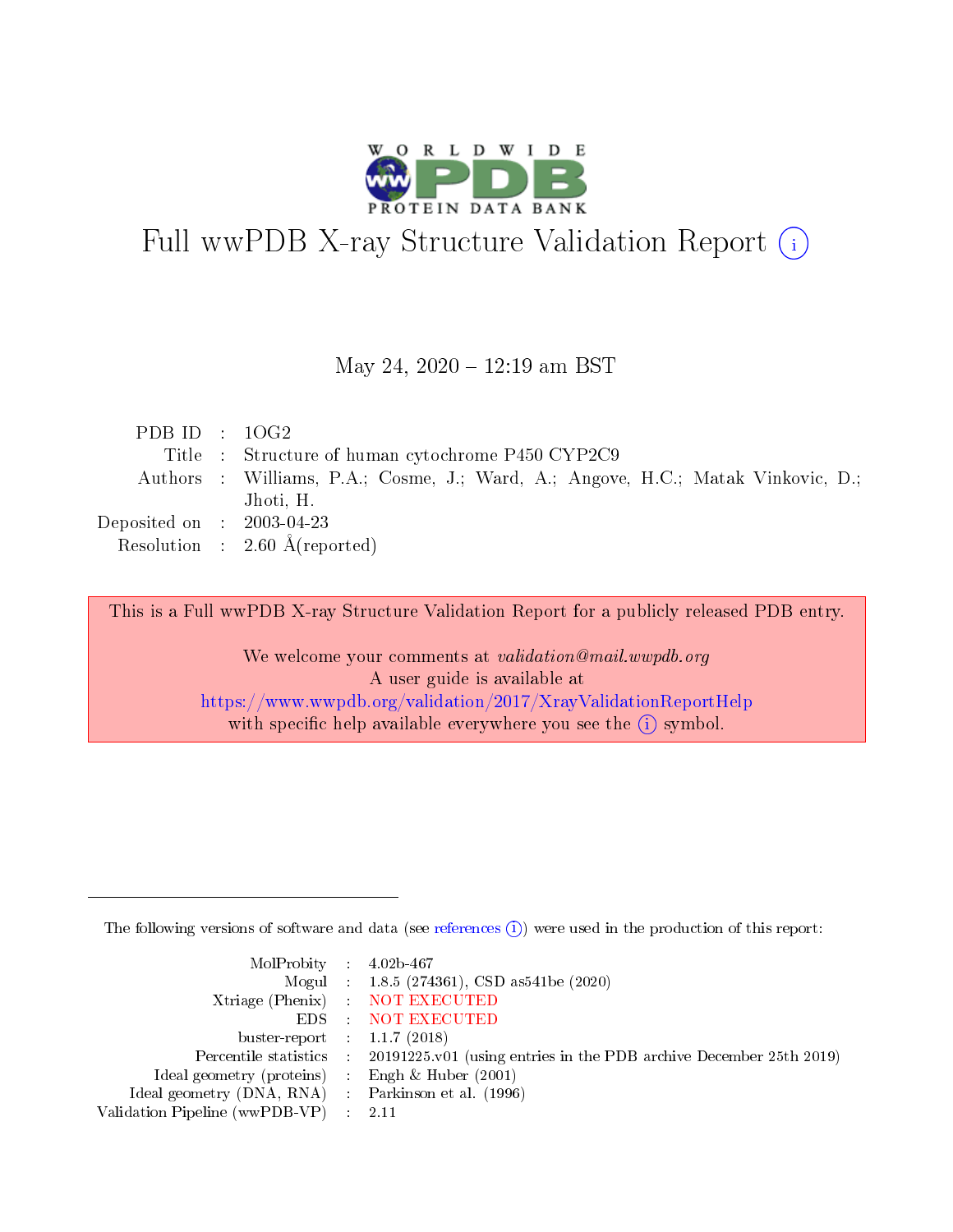## 1 [O](https://www.wwpdb.org/validation/2017/XrayValidationReportHelp#overall_quality)verall quality at a glance  $(i)$

The following experimental techniques were used to determine the structure: X-RAY DIFFRACTION

The reported resolution of this entry is 2.60 Å.

Percentile scores (ranging between 0-100) for global validation metrics of the entry are shown in the following graphic. The table shows the number of entries on which the scores are based.



| Metric                | Whole archive<br>(# $\rm{Entries}$ ) | Similar resolution<br>$(\#\text{Entries}, \text{resolution range}(\text{\AA}) )$ |  |  |
|-----------------------|--------------------------------------|----------------------------------------------------------------------------------|--|--|
| Clashscore            | 141614                               | $3518(2.60-2.60)$                                                                |  |  |
| Ramachandran outliers | 138981                               | $3455(2.60-2.60)$                                                                |  |  |
| Sidechain outliers    | 138945                               | $3455(2.60-2.60)$                                                                |  |  |

The table below summarises the geometric issues observed across the polymeric chains and their fit to the electron density. The red, orange, yellow and green segments on the lower bar indicate the fraction of residues that contain outliers for  $\geq=3$ , 2, 1 and 0 types of geometric quality criteria respectively. A grey segment represents the fraction of residues that are not modelled. The numeric value for each fraction is indicated below the corresponding segment, with a dot representing fractions  $\leq=5\%$ 

Note EDS was not executed.

| Mol | $\mid$ Chain $\mid$ Length | Quality of chain |     |  |  |  |  |
|-----|----------------------------|------------------|-----|--|--|--|--|
|     | $-$                        | 74%              | 21% |  |  |  |  |
|     | --                         | 73%              | 21% |  |  |  |  |

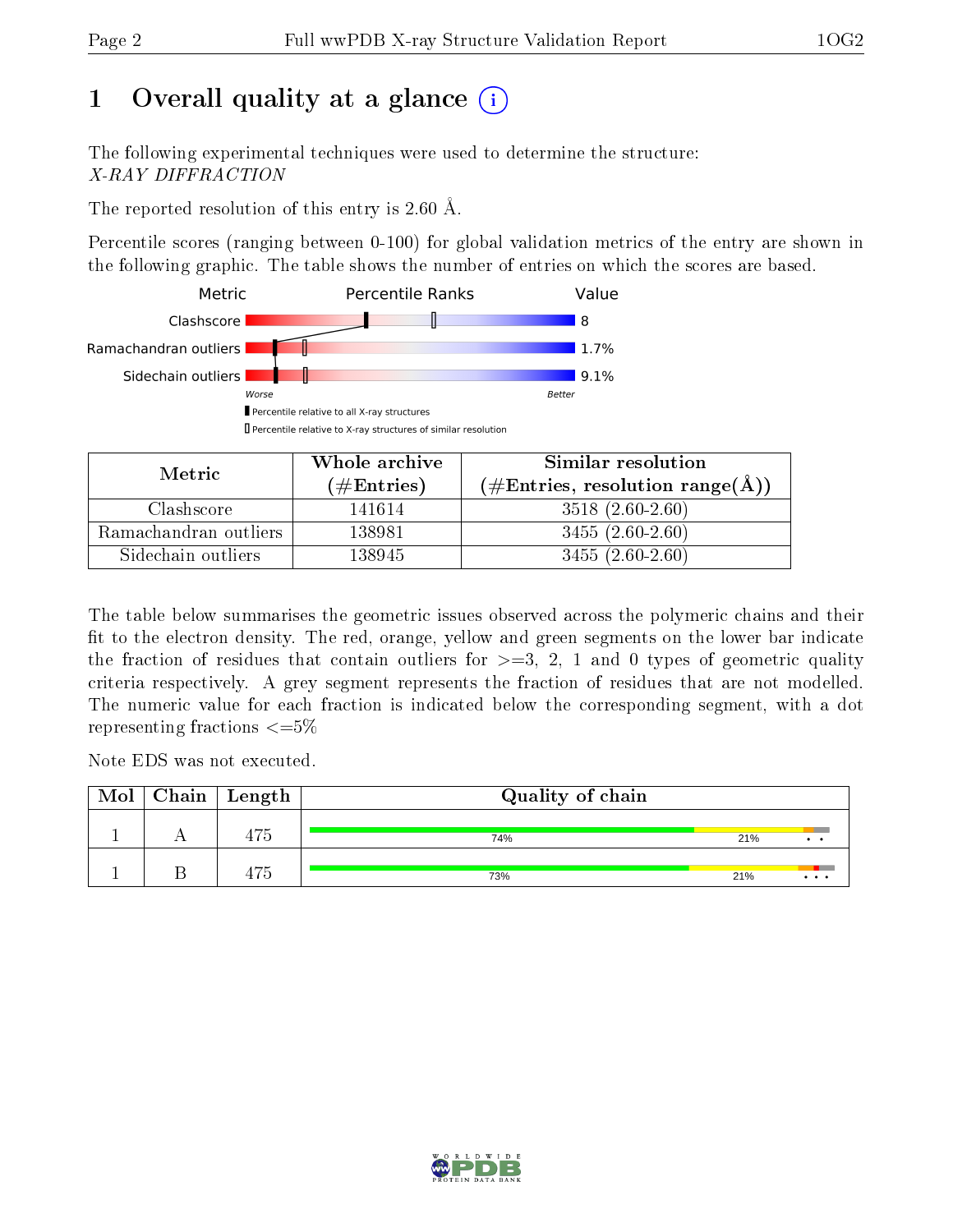## 2 Entry composition (i)

There are 3 unique types of molecules in this entry. The entry contains 7619 atoms, of which 0 are hydrogens and 0 are deuteriums.

In the tables below, the ZeroOcc column contains the number of atoms modelled with zero occupancy, the AltConf column contains the number of residues with at least one atom in alternate conformation and the Trace column contains the number of residues modelled with at most 2 atoms.

| Mol |  | Chain   Residues | Atoms    |              |     |        |  |  | $ZeroOcc \   \ AltConf \   \ Trace$ |  |
|-----|--|------------------|----------|--------------|-----|--------|--|--|-------------------------------------|--|
|     |  | 462              | Total    | $\mathbf{C}$ | -N  |        |  |  |                                     |  |
|     |  |                  | 3693     | 2384 617     |     | 669 23 |  |  |                                     |  |
|     |  | 462              | Total    |              |     |        |  |  |                                     |  |
|     |  | 3693             | 2384 617 |              | 669 | 23     |  |  |                                     |  |

Molecule 1 is a protein called CYTOCHROME P450 2C9.

| Chain          | Residue    | Modelled   | Actual     | Comment             | Reference         |
|----------------|------------|------------|------------|---------------------|-------------------|
| А              | 206        | GLU        | <b>LYS</b> | engineered mutation | <b>UNP P11712</b> |
| A              | 215        | <b>VAL</b> | <b>ILE</b> | engineered mutation | <b>UNP P11712</b> |
| А              | 216        | <b>TYR</b> | <b>CYS</b> | engineered mutation | <b>UNP P11712</b> |
| $\bf{A}$       | 220        | <b>PRO</b> | <b>SER</b> | engineered mutation | <b>UNP P11712</b> |
| А              | 221        | <b>ALA</b> | PRO        | engineered mutation | <b>UNP P11712</b> |
| А              | 222        | <b>LEU</b> | <b>ILE</b> | engineered mutation | <b>UNP P11712</b> |
| $\overline{A}$ | 223        | <b>LEU</b> | ILE        | engineered mutation | <b>UNP P11712</b> |
| B              | 206        | <b>GLU</b> | <b>LYS</b> | engineered mutation | <b>UNP P11712</b> |
| B              | 215        | <b>VAL</b> | ILE        | engineered mutation | <b>UNP P11712</b> |
| B              | 216        | <b>TYR</b> | <b>CYS</b> | engineered mutation | <b>UNP P11712</b> |
| B              | <b>220</b> | <b>PRO</b> | <b>SER</b> | engineered mutation | <b>UNP P11712</b> |
| В              | 221        | <b>ALA</b> | <b>PRO</b> | engineered mutation | <b>UNP P11712</b> |
| B              | 222        | <b>LEU</b> | <b>ILE</b> | engineered mutation | <b>UNP P11712</b> |
| В              | 223        | <b>LEU</b> | ILE        | engineered mutation | <b>UNP P11712</b> |

There are 14 discrepancies between the modelled and reference sequences:

• Molecule 2 is HEME C (three-letter code: HEC) (formula:  $C_{34}H_{34}FeN_4O_4$ ).

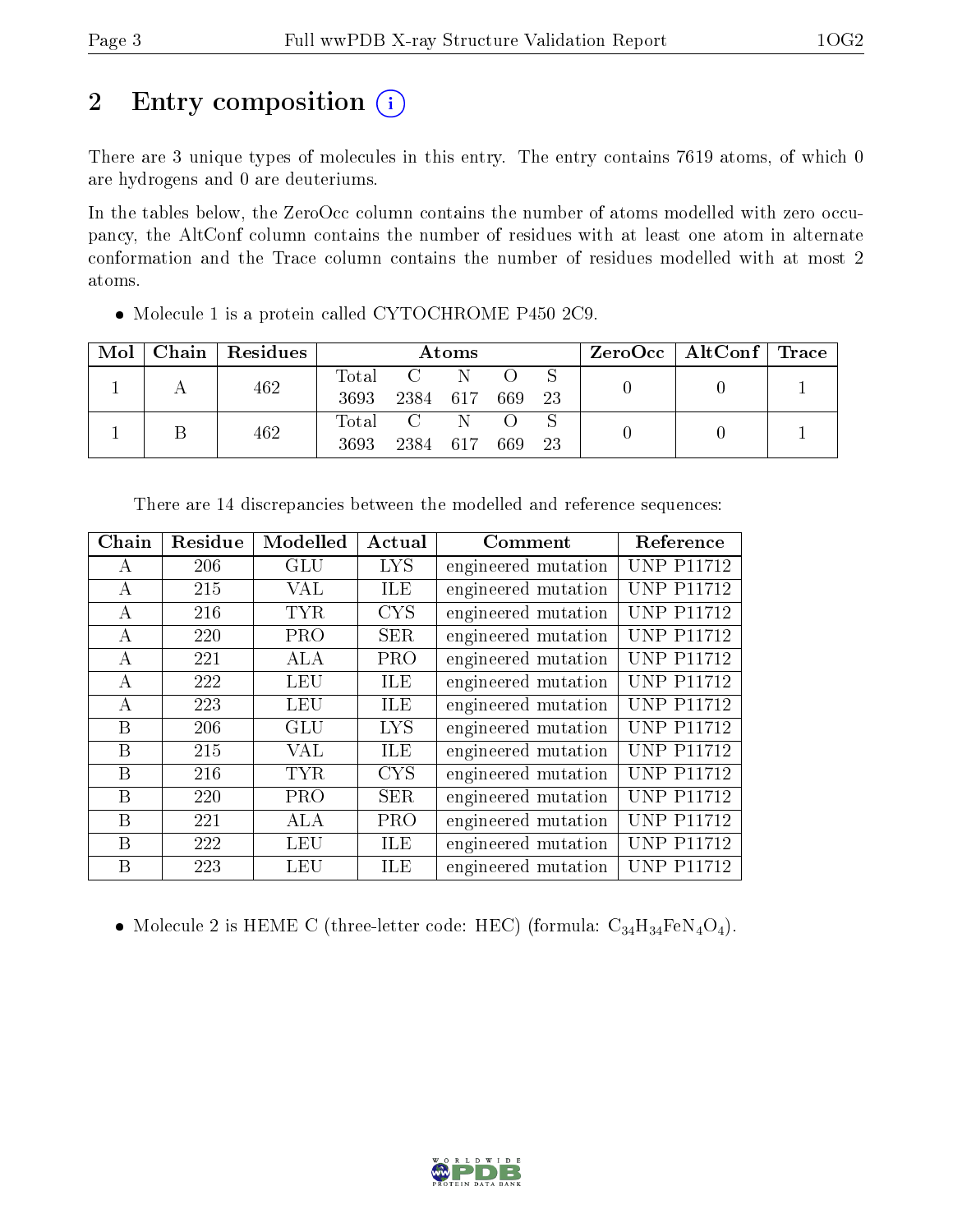

|  |  | $Mol$   Chain   Residues | <b>Atoms</b>   |  |                |  |  | $ZeroOcc \mid AltConf \mid$ |  |  |  |
|--|--|--------------------------|----------------|--|----------------|--|--|-----------------------------|--|--|--|
|  |  |                          | Total C Fe N O |  |                |  |  |                             |  |  |  |
|  |  |                          | 43 34 1 4      |  |                |  |  |                             |  |  |  |
|  |  |                          |                |  | Total C Fe N O |  |  |                             |  |  |  |
|  |  |                          |                |  | 34 1           |  |  |                             |  |  |  |

 $\bullet\,$  Molecule 3 is water.

|  | Mol   Chain   Residues | Atoms               | ZeroOcc   AltConf |
|--|------------------------|---------------------|-------------------|
|  |                        | Total O<br>84       |                   |
|  | 63                     | Total O<br>63<br>63 |                   |

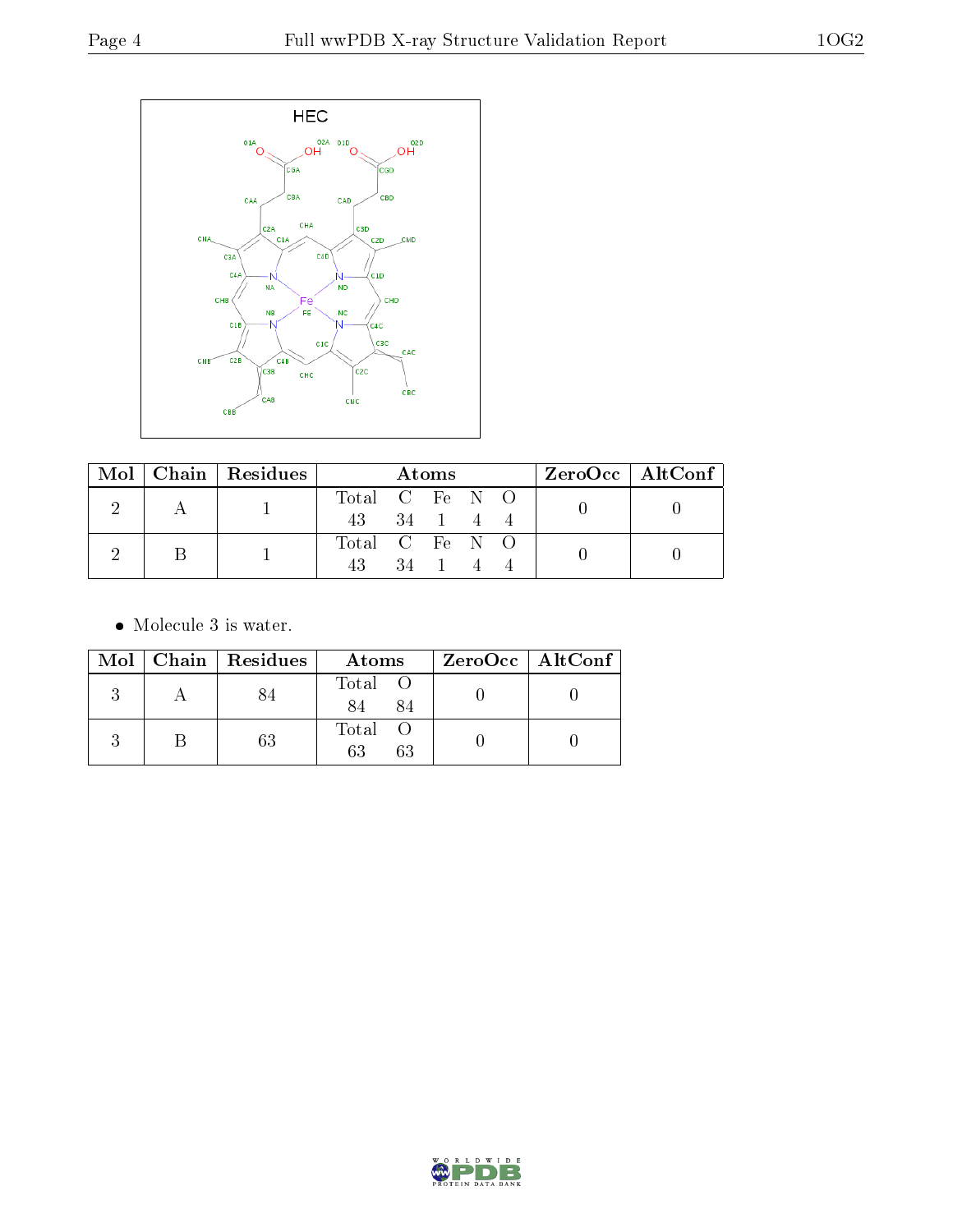D408 H411 D414 N418 M426 R433 L461 V462 D463 T469 T470 P471 N474  $5486$ F487 I488 H491 HIS HIS HIS W120 K121 F126

V248 H251

I389  $\frac{80}{2}$ L391

> N133 R139

V248 K249  $252$ 

> F401 P402

## 3 Residue-property plots  $(i)$

These plots are drawn for all protein, RNA and DNA chains in the entry. The first graphic for a chain summarises the proportions of the various outlier classes displayed in the second graphic. The second graphic shows the sequence view annotated by issues in geometry. Residues are colorcoded according to the number of geometric quality criteria for which they contain at least one outlier: green  $= 0$ , yellow  $= 1$ , orange  $= 2$  and red  $= 3$  or more. Stretches of 2 or more consecutive residues without any outlier are shown as a green connector. Residues present in the sample, but not in the model, are shown in grey.

Note EDS was not executed.

- Chain A: 74% 21% R108 F114 K118 K119 e de e e e e e e e e T34  $\frac{44}{4}$  $54$ K84  $\frac{8}{2}$  $\frac{1}{2}$  $\frac{1}{2}$  $\frac{36}{2}$ I39  $\frac{2}{3}$ N41  $\frac{12}{2}$ L43 I45  $\frac{96}{16}$ I47 K48 D49 I50 T55 K59  $\overline{\mathbf{S}}$ Y61 L67 Y68 V76  $\mathbb{E}$ H78 D89 R97 T130 N133 R139 S140 E142 L152 E155 K158 C164 D165 P166 L170 H184 D188 Y189 K190 Q192 N196 K200 E203 N204 I207 W212 I213  $2214$ V215 Y216 N217 T229  $\frac{80}{2}$ V237 I244 L245 I141 D191 K241 M255  $\frac{261}{2}$ F267 L268 E272 K275 Q278 P279 S280 E281 L287  $\frac{88}{2}$ N289 G298 T301 Y308 L313 E318 K322 E326 I327 I331 G332 R333 N334 P346 D360 L361 T364 S365  $\frac{1366}{1}$ D373 R377 N378 Y379  $\frac{80}{2}$ N398 D408 D414 M426 R433 L453 V462 D463 P464 K465 D468 L461 H491 HIS HIS HIS • Molecule 1: CYTOCHROME P450 2C9 Chain B: 73% 21% L102 R108 K118 R125 e ásségggsa ARG  $\frac{8}{2}$  $\frac{134}{2}$  $\frac{5}{25}$  $\frac{8}{2}$  $\frac{141}{141}$  $\frac{12}{1}$  $\frac{2}{3}$  $\frac{1}{4}$ I45  $\frac{96}{10}$ I47 K48 D49 I50  $51$  $\frac{8}{2}$  $\frac{8}{3}$  $\frac{1}{2}$ Y61 L67  $\frac{8}{2}$  $\frac{8}{11}$  $5^{\circ}$  $\frac{3}{8}$  $\overline{181}$  $\frac{8}{18}$  $\frac{8}{8}$  $\frac{3}{2}$ I99 E142 D143 R144 V145 Q146 R150  $\frac{151}{2}$ L152 E155 L156 R157 P163 C164 D165 P166 L170 A173 P174 H184 K185 D188 Y189 K190 D191  $\frac{192}{2}$ N196 K200  $\frac{1}{2}$ N202 I205 E206 P211 D224 T229 H230 N231 K241 I244 L245 S254 N334 T364 I374 V394  $\frac{25}{2}$  $\frac{1}{25}$ L268 H276  $\frac{61}{281}$ E288 N289 D293 ន $\frac{8}{9}$ Y308 R333 R335 D341 I359 D360 L361  $\frac{365}{25}$ H368 A369 V370 T371  $\frac{2}{3}$ D373  $\frac{1}{2}$ F376 R377 N378 Y379  $\frac{80}{2}$ I387 L391 T392 S393 L395  $\frac{96}{2}$ D397 N398
- Molecule 1: CYTOCHROME P450 2C9

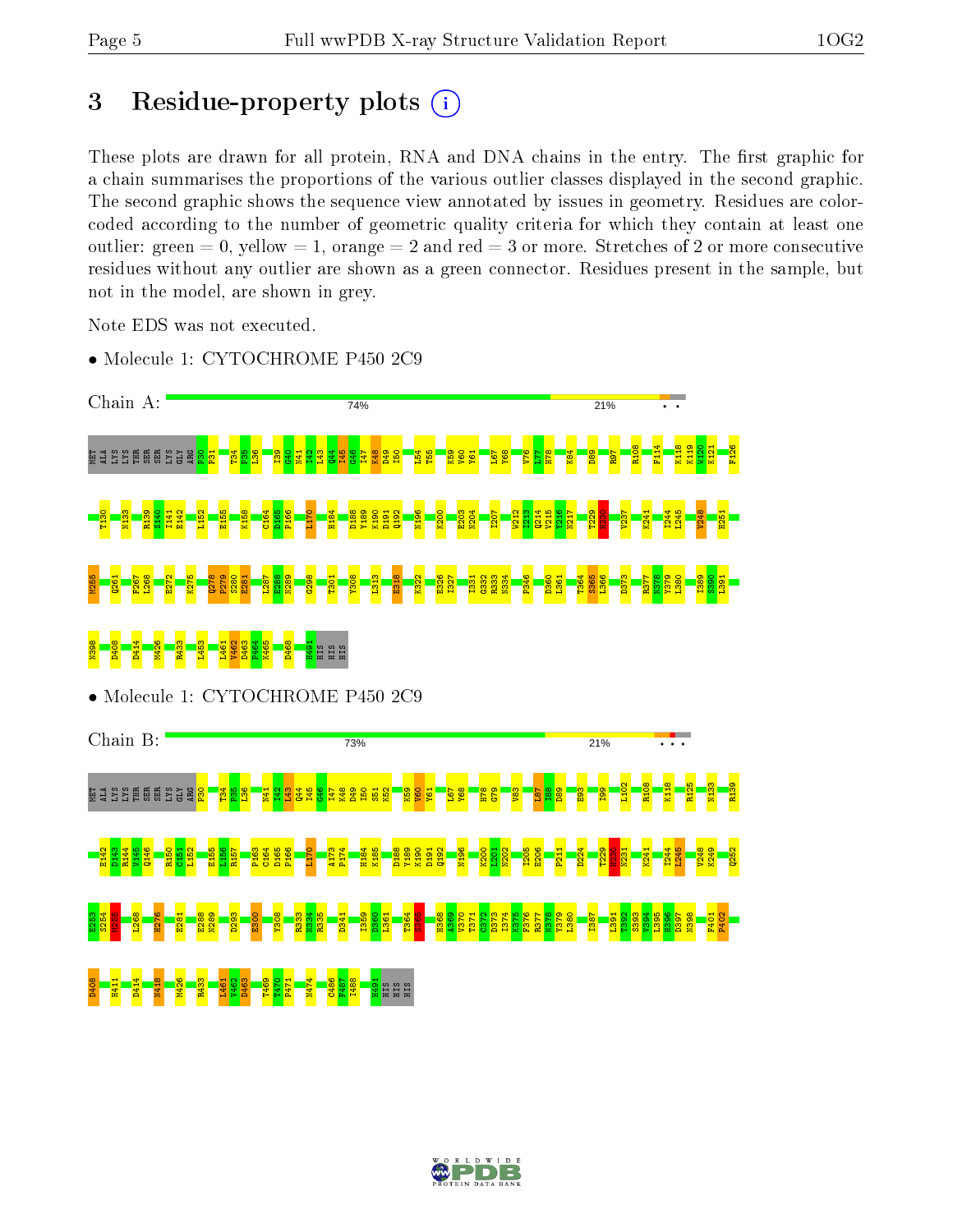## 4 Data and refinement statistics  $(i)$

Xtriage (Phenix) and EDS were not executed - this section is therefore incomplete.

| Property                               | <b>Value</b>                                       | Source    |  |
|----------------------------------------|----------------------------------------------------|-----------|--|
| Space group                            | P 3 2 1                                            | Depositor |  |
| Cell constants                         | 164.87Å<br>164.87Å<br>111 11 Å                     | Depositor |  |
| a, b, c, $\alpha$ , $\beta$ , $\gamma$ | $90.00^\circ$<br>$90.00^\circ$<br>$120.00^{\circ}$ |           |  |
| Resolution $(A)$                       | 55.90<br>- 2.60                                    | Depositor |  |
| % Data completeness                    | $96.4(55.90-2.60)$                                 | Depositor |  |
| (in resolution range)                  |                                                    |           |  |
| $\mathrm{R}_{merge}$                   | 0.09                                               | Depositor |  |
| $\mathrm{R}_{sym}$                     | (Not available)                                    | Depositor |  |
| Refinement program                     | REFMAC 5.1.24                                      | Depositor |  |
| $R, R_{free}$                          | 0.208<br>, 0.259                                   | Depositor |  |
| Estimated twinning fraction            | No twinning to report.                             | Xtriage   |  |
| Total number of atoms                  | 7619                                               | wwPDB-VP  |  |
| Average B, all atoms $(A^2)$           | 50.0                                               | wwPDB-VP  |  |

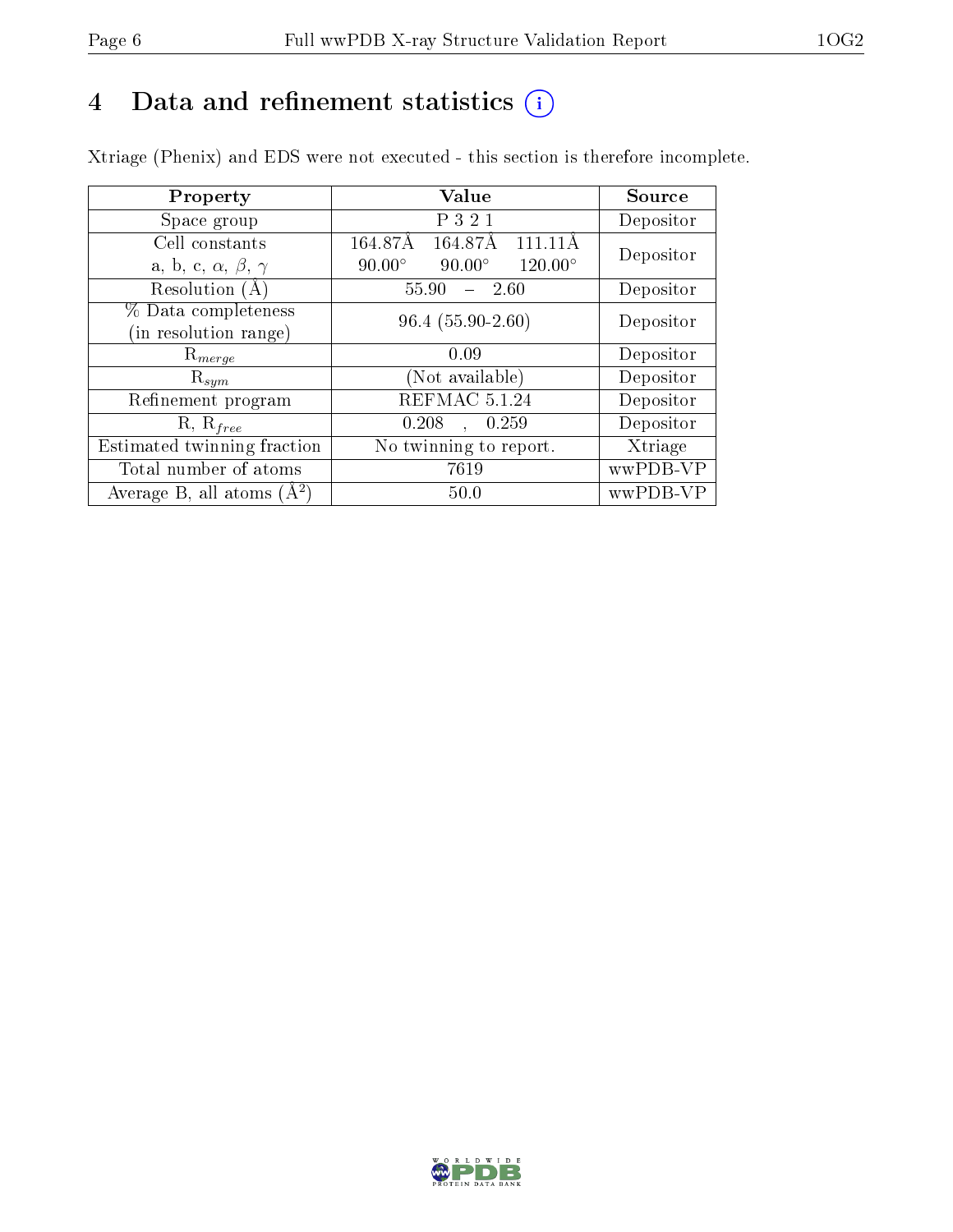## 5 Model quality  $(i)$

## 5.1 Standard geometry  $(i)$

Bond lengths and bond angles in the following residue types are not validated in this section: HEC

The Z score for a bond length (or angle) is the number of standard deviations the observed value is removed from the expected value. A bond length (or angle) with  $|Z| > 5$  is considered an outlier worth inspection. RMSZ is the root-mean-square of all Z scores of the bond lengths (or angles).

| Mol | Chain |             | Bond lengths | Bond angles |                      |  |
|-----|-------|-------------|--------------|-------------|----------------------|--|
|     |       | <b>RMSZ</b> | $\# Z  > 5$  | RMSZ        | $\# Z  > 5$          |  |
|     |       | 0.62        | 0/3784       | 0.83        | $9/5121(0.2\%)$      |  |
|     |       | 0.62        | 0/3784       | 0.84        | $14/5121(0.3\%)$     |  |
| All | All   | 0.62        | 0/7568       | 0.83        | $23/10242$ $(0.2\%)$ |  |

Chiral center outliers are detected by calculating the chiral volume of a chiral center and verifying if the center is modelled as a planar moiety or with the opposite hand.A planarity outlier is detected by checking planarity of atoms in a peptide group, atoms in a mainchain group or atoms of a sidechain that are expected to be planar.

|  | $\mid$ Mol $\mid$ Chain $\mid$ #Chirality outliers $\mid$ #Planarity outliers $\mid$ |
|--|--------------------------------------------------------------------------------------|
|  |                                                                                      |

There are no bond length outliers.

All (23) bond angle outliers are listed below:

| Mol          | Chain | Res | <b>Type</b> | Atoms       | Z    | Observed $\binom{o}{c}$ | Ideal $(^\circ)$ |
|--------------|-------|-----|-------------|-------------|------|-------------------------|------------------|
|              | B     | 293 | ASP         | $CB-CG-OD2$ | 8.49 | 125.94                  | 118.30           |
| 1            | B     | 49  | <b>ASP</b>  | $CB-CG-OD2$ | 7.87 | 125.38                  | 118.30           |
| 1            | А     | 191 | <b>ASP</b>  | $CB-CG-OD2$ | 7.26 | 124.84                  | 118.30           |
| 1            | B     | 89  | <b>ASP</b>  | $CB-CG-OD2$ | 6.83 | 124.45                  | 118.30           |
| $\mathbf{1}$ | B     | 188 | ASP         | $CB-CG-OD2$ | 6.27 | 123.94                  | 118.30           |
| $\mathbf{1}$ | B     | 414 | <b>ASP</b>  | $CB-CG-OD2$ | 6.24 | 123.92                  | 118.30           |
| $\mathbf{1}$ | A     | 49  | <b>ASP</b>  | $CB-CG-OD2$ | 6.21 | 123.89                  | 118.30           |
| $\mathbf{1}$ | B     | 373 | <b>ASP</b>  | $CB-CG-OD2$ | 6.09 | 123.78                  | 118.30           |
| 1            | А     | 414 | <b>ASP</b>  | $CB-CG-OD2$ | 6.05 | 123.75                  | 118.30           |
| 1            | B     | 191 | ASP         | $CB-CG-OD2$ | 5.86 | 123.57                  | 118.30           |
| 1            | А     | 408 | ASP         | $CB-CG-OD2$ | 5.70 | 123.43                  | 118.30           |
| 1            | B     | 408 | <b>ASP</b>  | $CB-CG-OD2$ | 5.68 | 123.41                  | 118.30           |
| $\mathbf{1}$ | А     | 360 | ASP         | $CB-CG-OD2$ | 5.54 | 123.29                  | 118.30           |
| 1            | В     | 380 | LEU         | $CA-CB-CG$  | 5.51 | 127.97                  | 115.30           |

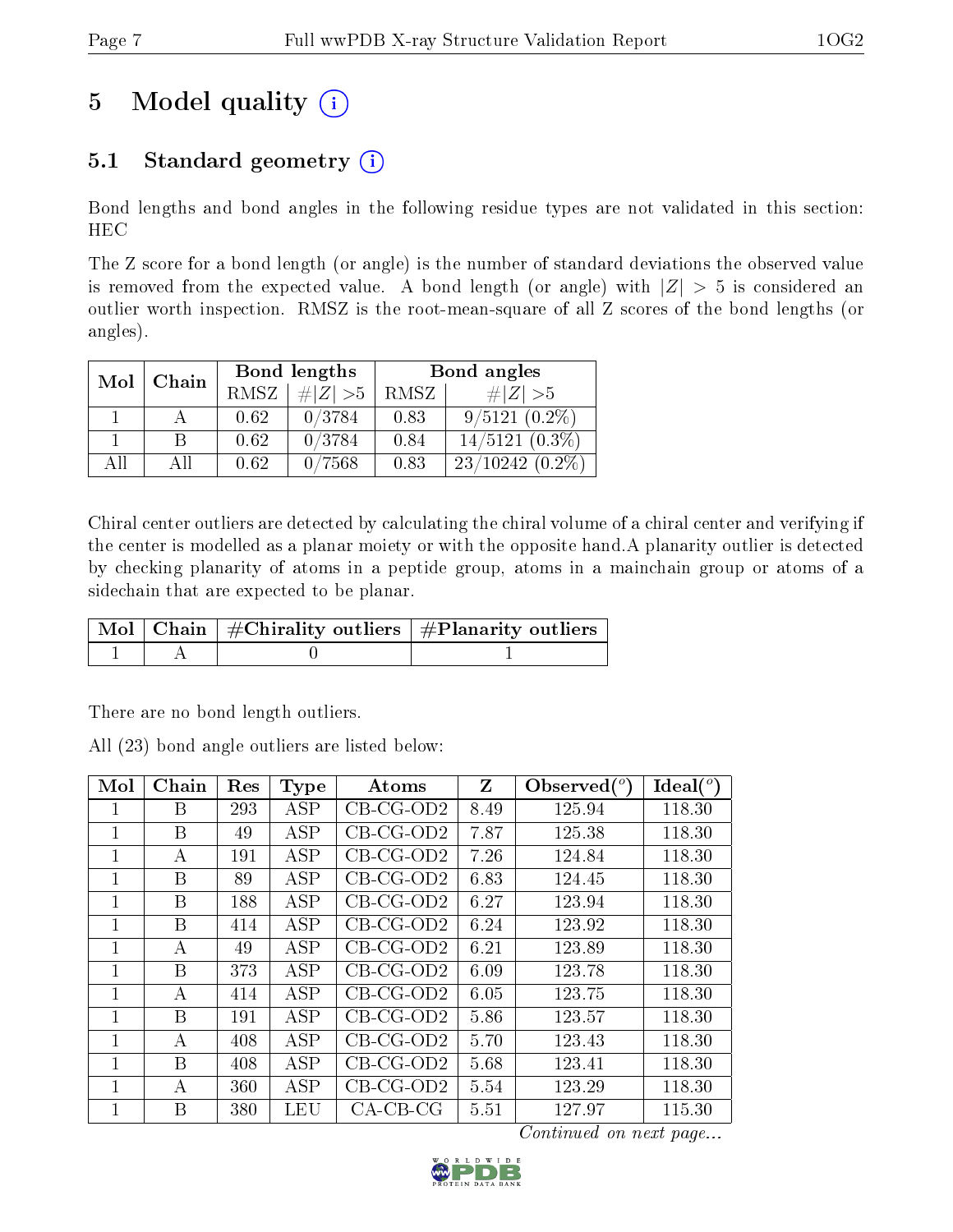| Mol | Chain | Res | Type       | Atoms        | Z       | Observed $\binom{o}{c}$ | Ideal $(°)$ |
|-----|-------|-----|------------|--------------|---------|-------------------------|-------------|
|     | А     | 188 | ASP        | $CB-CG-OD2$  | 5.50    | 123.25                  | 118.30      |
|     | Β     | 224 | ASP        | $CB-CG-OD2$  | 5.49    | 123.24                  | 118.30      |
|     | Β     | 165 | ASP        | $CB-CG-OD2$  | 5.49    | 123.24                  | 118.30      |
| 1   | В     | 397 | ASP        | $CB-CG-OD2$  | 5.45    | 123.21                  | 118.30      |
|     | А     | 373 | <b>ASP</b> | $CB-CG-OD2$  | 5.43    | 123.19                  | 118.30      |
|     | А     | 433 | $\rm{ARG}$ | $NE- CZ-NH2$ | $-5.38$ | 117.61                  | 120.30      |
|     | В     | 341 | <b>ASP</b> | $CB-CG-OD2$  | 5.30    | 123.07                  | 118.30      |
|     | А     | 89  | <b>ASP</b> | $CB-CG-OD2$  | 5.07    | 122.86                  | 118.30      |
|     | В     | 398 | ASN        | $CB-CA-C$    | $-5.02$ | 100.36                  | 110.40      |

There are no chirality outliers.

All (1) planarity outliers are listed below:

|  |     | $\lceil\,\overline{\text{Mol}}\,\rceil$ Chain $\mid\text{Res}\mid\text{Type}\mid\text{Group}$ |
|--|-----|-----------------------------------------------------------------------------------------------|
|  | 278 | GLN   Peptide                                                                                 |

#### 5.2 Too-close contacts  $(i)$

In the following table, the Non-H and H(model) columns list the number of non-hydrogen atoms and hydrogen atoms in the chain respectively. The H(added) column lists the number of hydrogen atoms added and optimized by MolProbity. The Clashes column lists the number of clashes within the asymmetric unit, whereas Symm-Clashes lists symmetry related clashes.

|  |      | Mol   Chain   Non-H   H(model)   H(added) |      |        | $Clashes$   Symm-Clashes |
|--|------|-------------------------------------------|------|--------|--------------------------|
|  | 3693 |                                           | 3720 | 52     |                          |
|  | 3693 |                                           | 3720 | $60\,$ |                          |
|  | 43   |                                           | 32   |        |                          |
|  | 43   |                                           | 32   |        |                          |
|  |      |                                           |      |        |                          |
|  | 63   |                                           |      |        |                          |
|  | 7619 |                                           | 7504 | 118    |                          |

The all-atom clashscore is defined as the number of clashes found per 1000 atoms (including hydrogen atoms). The all-atom clashscore for this structure is 8.

All (118) close contacts within the same asymmetric unit are listed below, sorted by their clash magnitude.

| Atom-2              |               | Interatomic    | 7lash         |
|---------------------|---------------|----------------|---------------|
| Atom-1              |               | distance $(A)$ | overlap $(A,$ |
| $1:$ A:41: ASN HD22 | -1:A:68:TYR:H |                | 70. R         |

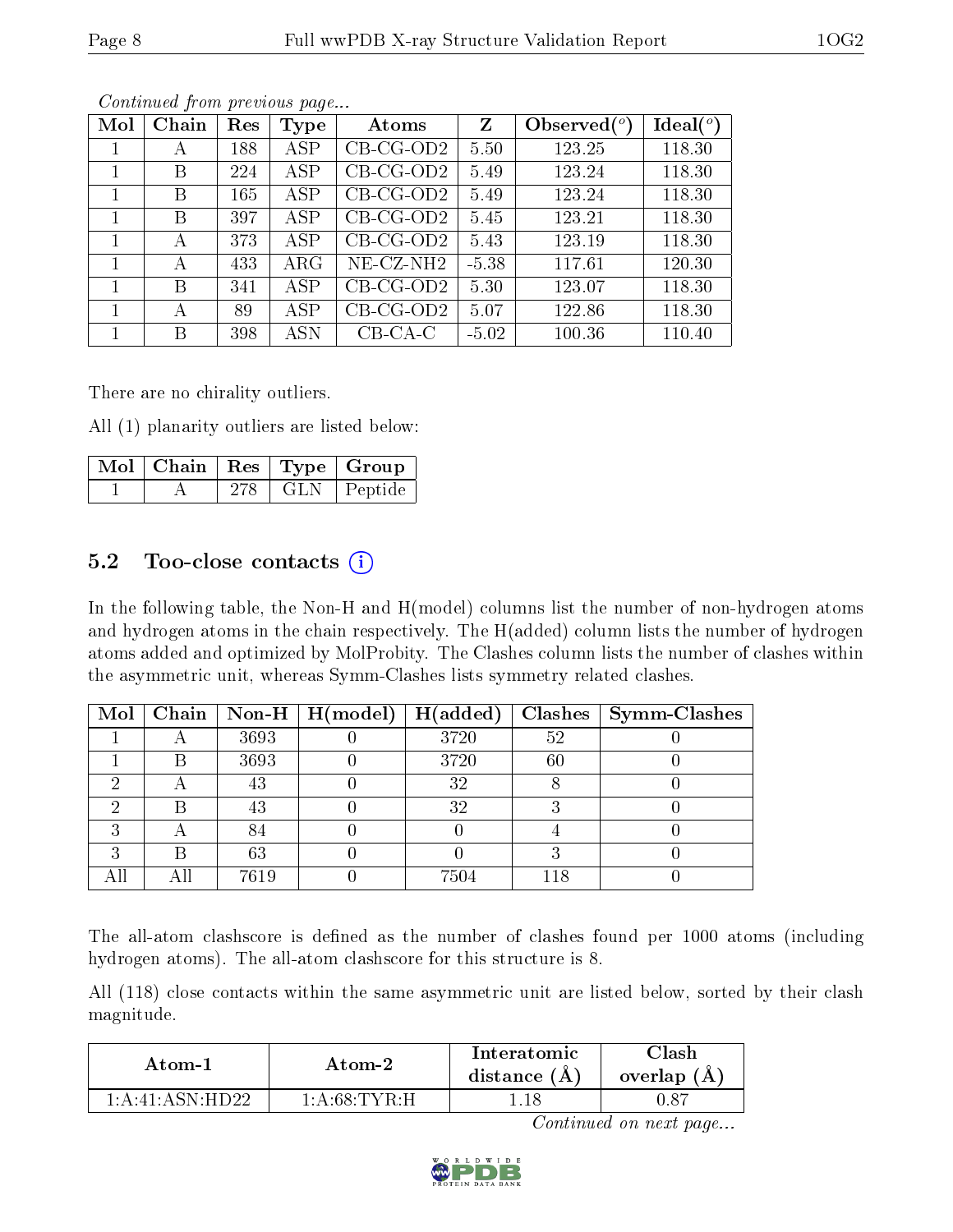| Continuou jiom protivus pugo |                     | Interatomic    | Clash         |
|------------------------------|---------------------|----------------|---------------|
| Atom-1                       | Atom-2              | distance $(A)$ | overlap $(A)$ |
| 1:B:211:PRO:HG3              | 1:B:474:ASN:HD22    | 1.48           | 0.78          |
| $1:B:41:A\overline{SN:HD22}$ | 1: B:68: TYR:H      | 1.39           | 0.70          |
| 1: A: 365: SER: HB2          | 2:A:501:HEC:HBA1    | 1.71           | 0.70          |
| 1: A:47: ILE: HDI1           | 1: A:215: VAL:HG23  | 1.74           | 0.69          |
| 1:B:133:ASN:HD21             | 1:B:142:GLU:H       | 1.41           | 0.68          |
| 2:B:501:HEC:HMB1             | 2:B:501:HEC:HBB2    | 1.74           | 0.68          |
| 1:B:144:ARG:HH12             | 1:B:184:HIS:HD2     | 1.39           | 0.68          |
| 1: A:60: VAL:HG22            | 1: A:61:TYR:CD2     | 2.28           | 0.67          |
| 1:B:401:PHE:HB3              | 1:B:411:HIS:CE1     | 2.29           | 0.67          |
| 1:B:408:ASP:HB3              | 1:B:411:HIS:HD2     | 1.60           | 0.66          |
| 1:B:276:HIS:N                | 1:B:276:HIS:ND1     | 2.44           | 0.66          |
| 1:B:166:PRO:HB2              | 1:B:170:LEU:HD22    | 1.77           | 0.65          |
| 2:A:501:HEC:HHD              | 2:A:501:HEC:HBC2    | 1.79           | 0.64          |
| 1:B:359:ILE:HD12             | 1:B:361:LEU:HD13    | 1.79           | 0.63          |
| 1:B:155:GLU:HG3              | 1:B:189:TYR:CD1     | 2.34           | 0.62          |
| 1:A:155:GLU:HG3              | $1:$ A:189:TYR:CD1  | 2.35           | 0.62          |
| 1:B:41:ASN:HD22              | 1: B:68:TYR:N       | 1.98           | 0.61          |
| 1: A: 155: GLU: HG3          | 1: A: 189: TYR: HD1 | 1.66           | 0.60          |
| 1:A:41:ASN:HD22              | 1: A:68:TYR:N       | 1.96           | 0.60          |
| 1: B:93: GLU: HA             | 1: B:371:THR:HG22   | 1.84           | 0.60          |
| 1:A:133:ASN:HD21             | 1:A:142:GLU:H       | 1.49           | 0.60          |
| 1: B: 364: THR: C            | 1: B:365: SER:O     | 2.34           | 0.60          |
| 1:B:60:VAL:HG22              | 1: B: 61: TYR: CD2  | 2.39           | 0.58          |
| 1:B:45:ILE:HG21              | 1:B:67:LEU:HD21     | 1.86           | 0.57          |
| 1:B:229:THR:O                | 1:B:230:HIS:HB3     | 2.02           | 0.57          |
| 1:B:401:PHE:HB3              | 1:B:411:HIS:ND1     | 2.20           | 0.56          |
| 1:B:173:ALA:HB3              | 1:B:174:PRO:HD3     | 1.87           | 0.56          |
| 1:B:163:PRO:HB3              | 1:B:461:LEU:HD11    | 1.88           | 0.56          |
| 1:B:205:ILE:CD1              | 1:B:300:GLU:HG2     | 2.35           | 0.56          |
| 1:A:192:GLN:HE21             | 1:A:196:ASN:ND2     | 2.03           | 0.56          |
| 1:A:45:ILE:HG21              | 1: A:67:LEU:HD21    | 1.88           | 0.55          |
| 1:B:241:LYS:HE2              | 1:B:289:ASN:ND2     | 2.22           | 0.54          |
| 1: A:327: ILE: O             | 1: A: 331: ILE: O   | 2.25           | 0.54          |
| 1:B:93:GLU:HG2               | 1:B:374:ILE:HD13    | 1.89           | $0.54\,$      |
| 1: A:326: GLU: OE1           | 1: A:346: PRO:HD2   | 2.08           | 0.53          |
| 2:B:501:HEC:HMB1             | 2:B:501:HEC:CBB     | 2.38           | 0.53          |
| 1:A:192:GLN:HE21             | 1:A:196:ASN:HD21    | 1.56           | 0.52          |
| 1:A:47:ILE:HD11              | 1: A:215: VAL: CG2  | 2.38           | 0.52          |
| 1:B:408:ASP:HB3              | 1:B:411:HIS:CD2     | 2.41           | 0.52          |
| 1: A:237: VAL:HG12           | 1: A:241: LYS: HD2  | 1.92           | 0.51          |
| 1: A:251: HIS:O              | 1: A:255: MET:HB2   | 2.11           | 0.51          |

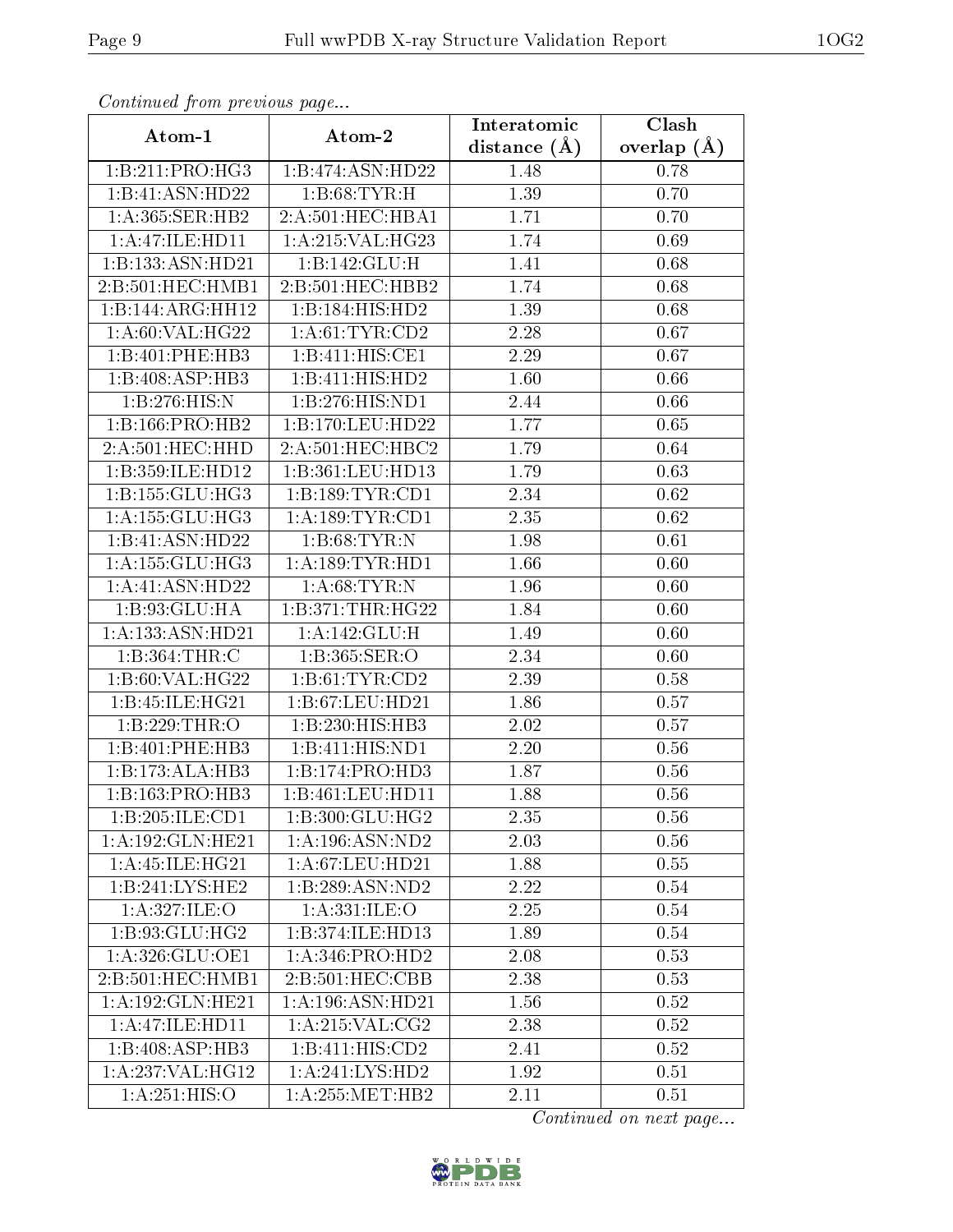| continuou pront protio de pago |                                      | Interatomic    | Clash         |
|--------------------------------|--------------------------------------|----------------|---------------|
| Atom-1                         | Atom-2                               | distance $(A)$ | overlap $(A)$ |
| 1:B:30:PRO:N                   | 3:B:2001:HOH:O                       | 2.42           | 0.51          |
| 2:A:501:HEC:HBB2               | 2:A:501:HEC:HMB1                     | 1.91           | 0.51          |
| 1:B:184:HIS:O                  | 1:B:184:HIS:CD2                      | 2.63           | 0.51          |
| 1:B:229:THR:O                  | 1:B:230:HIS:CB                       | 2.59           | 0.51          |
| 1:B:144:ARG:HH12               | 1:B:184:HIS:CD2                      | 2.24           | 0.51          |
| 1:B:83:VAL:HG13                | 1:B:87:LEU:HD22                      | 1.93           | 0.50          |
| 1:A:184:HIS:CE1                | 1:A:261:GLN:HB3                      | 2.47           | 0.50          |
| 1:A:365:SER:HB2                | 2:A:501:HEC:CBA                      | 2.39           | 0.50          |
| 1:B:401:PHE:O                  | 1:B:402:PRO:C                        | 2.49           | 0.49          |
| 1:B:230:HIS:CD2                | 1:B:230:HIS:C                        | 2.85           | 0.49          |
| 1:A:119:LYS:HA                 | 1: A:281: GLU:CG                     | 2.42           | 0.49          |
| 1: A:126: PHE:O                | 1: A: 130: THR: HG23                 | 2.12           | 0.49          |
| 1:B:211:PRO:HG3                | 1:B:474:ASN:ND2                      | 2.22           | 0.49          |
| 1:B:241:LYS:HE2                | 1:B:289:ASN:HD22                     | 1.77           | 0.49          |
| 1:B:146:GLN:NE2                | 3:B:2016:HOH:O                       | 2.45           | 0.48          |
| 2:B:501:HEC:HBC2               | 2:B:501:HEC:HHD                      | 1.95           | 0.48          |
| 1:A:322:LYS:NZ                 | 3:A:2042:HOH:O                       | 2.47           | 0.48          |
| 1:B:364:THR:O                  | 1:B:365:SER:C                        | 2.51           | 0.48          |
| 1: A:244: ILE:O                | $1:A:248:\overline{\text{VAL}:HG13}$ | 2.12           | 0.48          |
| 1:B:359:ILE:CD1                | 1:B:361:LEU:HD13                     | 2.41           | 0.48          |
| 1:A:119:LYS:HA                 | 1: A:281: GLU:HG3                    | 1.96           | 0.48          |
| 1: A:318: GLU: HB2             | 3:A:2039:HOH:O                       | 2.13           | 0.47          |
| 1:B:36:LEU:HD12                | 1:B:43:LEU:HD22                      | 1.96           | 0.47          |
| 1: A:241:LYS:HE2               | 1:A:289:ASN:ND2                      | 2.30           | 0.47          |
| 1:B:205:ILE:HG12               | 1: B:300: GLU: HG2                   | 1.95           | 0.47          |
| 1: A:364:THR:HA                | 1:A:389:ILE:O                        | 2.14           | 0.47          |
| 2:A:501:HEC:CBB                | 2:A:501:HEC:HMB1                     | 2.45           | 0.47          |
| 1:A:133:ASN:HD22               | 1: A:141: ILE: HB                    | 1.79           | 0.46          |
| 1:A:267:PHE:CE2                | 1:A:287:LEU:HB2                      | 2.51           | 0.46          |
| 1:B:205:ILE:HD13               | $1: B:300: GLU: H\overline{G2}$      | 1.97           | 0.45          |
| 1: A:60: VAL:HG22              | 1: A:61:TYR:CE2                      | 2.51           | 0.45          |
| 1:B:202:ASN:HA                 | 1:B:205:ILE:HD12                     | 1.98           | 0.45          |
| 1:A:278:GLN:O                  | 1: A:278: GLN: HG3                   | 2.16           | 0.45          |
| 1:B:230:HIS:HD2                | 1:B:231:ASN:N                        | 2.14           | 0.45          |
| 1: A:426: MET:HA               | 3:A:2070:HOH:O                       | 2.17           | 0.45          |
| 1: A:54:LEU:HD22               | 1: A:76: VAL:HG21                    | 1.99           | 0.45          |
| 1:B:364:THR:O                  | 1:B:365:SER:O                        | 2.35           | 0.45          |
| 1: A: 166: PRO: HB2            | 1: A:170: LEU: HD22                  | 1.98           | 0.45          |
| 1:A:365:SER:HB3                | 1:A:391:LEU:HD11                     | 1.99           | 0.44          |
| 1:B:192:GLN:HE21               | 1:B:196:ASN:HD21                     | 1.64           | 0.44          |
| 1:B:376:PHE:O                  | 1:B:379:TYR:HB2                      | 2.17           | 0.44          |

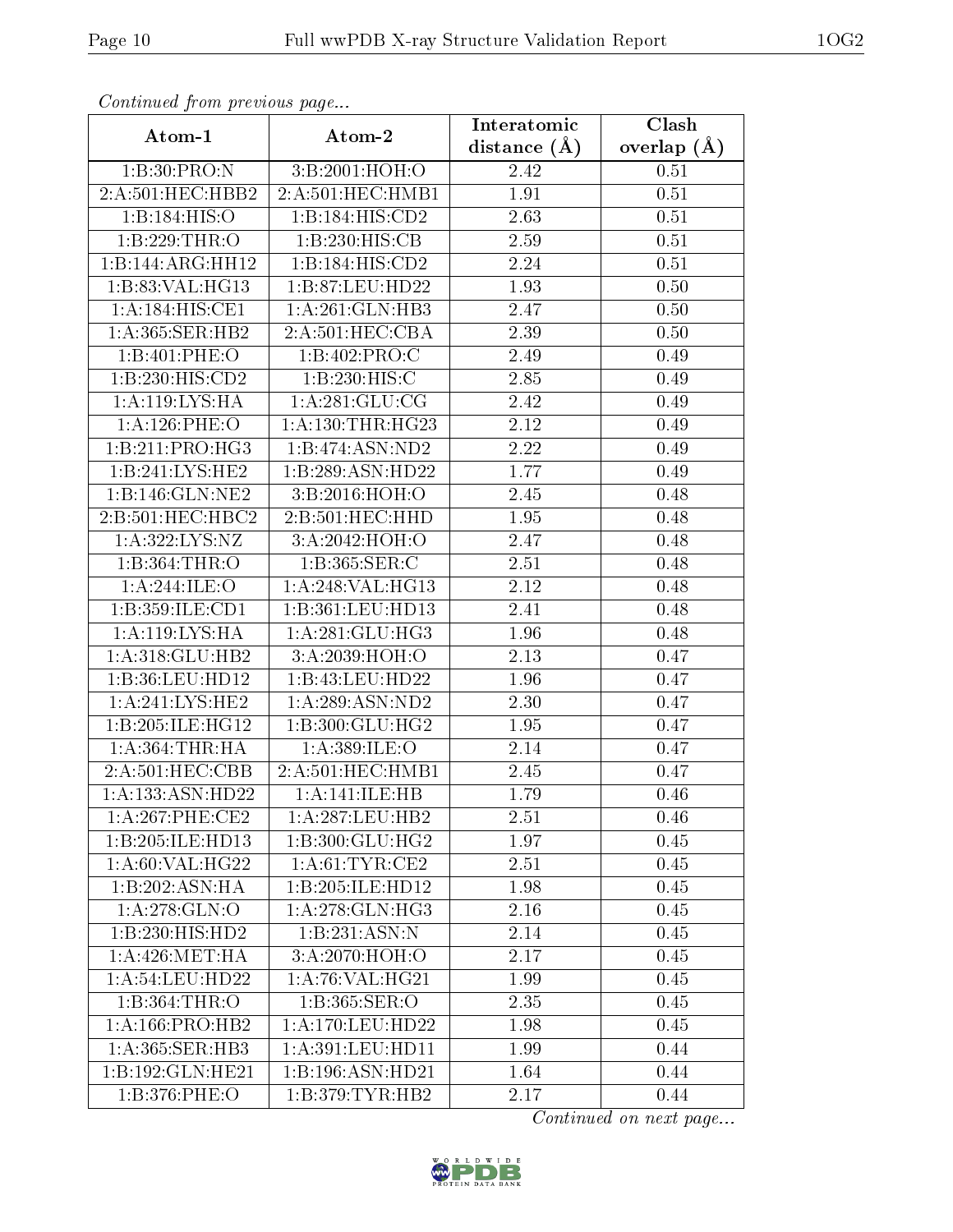|                      |                               | Interatomic    | Clash         |
|----------------------|-------------------------------|----------------|---------------|
| Atom-1               | Atom-2                        | distance $(A)$ | overlap $(A)$ |
| 1:B:469:THR:O        | 1:B:471:PRO:HD3               | 2.18           | 0.44          |
| 1:B:78:HIS:CD2       | 1:B:393:SER:HB3               | 2.53           | 0.44          |
| 1:B:254:SER:O        | 1:B:255:MET:C                 | 2.56           | 0.43          |
| 1:B:245:LEU:HG       | 1: B: 288: GLU: OE2           | 2.19           | 0.43          |
| 1:B:152:LEU:HD23     | 1:B:152:LEU:O                 | 2.19           | 0.43          |
| 1:A:97:ARG:HG2       | 1:A:114:PHE:HA                | 2.01           | 0.43          |
| 1:A:31:PRO:HD3       | 1: A:379:TYR:CE2              | 2.53           | 0.43          |
| 1:B:41:ASN:ND2       | 1:B:68:TYR:HB2                | 2.34           | 0.43          |
| 1:B:244:ILE:O        | 1:B:248:VAL:HG13              | 2.18           | 0.43          |
| 1: A:298: GLY:HA2    | 2: A:501:HEC:CC2C             | 2.48           | 0.43          |
| 1:B:368:HIS:HE1      | 1:B:433:ARG:HB2               | 1.84           | 0.43          |
| 1: A: 332: GLY: HA3  | 3:A:2046:HOH:O                | 2.18           | 0.42          |
| 1:B:370:VAL:HG13     | 1:B:387:ILE:HD11              | 2.00           | 0.42          |
| 1:A:36:LEU:HD12      | 1:A:39:ILE:HD11               | 2.01           | 0.42          |
| 1: A: 313: LEU: HD13 | 1: A: 453: LEU: HD11          | 2.02           | 0.42          |
| 1:A:207:ILE:CG2      | 1: A:229:THR:HG23             | 2.48           | 0.42          |
| 1: A:364:THR:O       | 1: A: 365: SER: C             | 2.58           | 0.42          |
| 1:B:486:CYS:HB2      | 1:B:488:ILE:CD1               | 2.49           | 0.42          |
| 1: A:60: VAL: CG2    | 1: A:61:TYR:CE2               | 3.03           | 0.42          |
| 1:A:229:THR:O        | 1:A:230:HIS:CB                | 2.68           | 0.42          |
| 1:B:249:LYS:HA       | $1:B:252:GLN:\overline{HE21}$ | 1.85           | 0.42          |
| 1:B:365:SER:HB2      | 1:B:391:LEU:HD11              | 2.02           | 0.42          |
| 1: A:301:THR:HG22    | 2:A:501:HEC:HBB3              | 2.02           | 0.42          |
| 1:B:190:LYS:NZ       | 1:B:190:LYS:HB2               | 2.34           | 0.41          |
| 1: A:214: GLN:NE2    | 1:A:217:ASN:HD22              | 2.17           | 0.41          |
| 1:B:133:ASN:ND2      | 1:B:142:GLU:H                 | 2.13           | 0.41          |
| 1: A:301:THR:HG21    | 2:A:501:HEC:C2B               | 2.51           | 0.41          |
| 1:B:426:MET:HA       | 3:B:2057:HOH:O                | 2.20           | 0.41          |
| 1: A: 133: ASN: ND2  | 1:A:142:GLU:H                 | 2.15           | 0.41          |
| 1:B:205:ILE:CG1      | 1:B:300:GLU:HG2               | 2.50           | 0.41          |
| 1:A:155:GLU:OE1      | 1:A:158:LYS:HE3               | 2.22           | 0.40          |
| 1: A: 55: THR: HA    | 1:A:78:HIS:NE2                | 2.37           | 0.40          |
| $1:$ A:278: $GLN:N$  | 1: A:279: PRO:CD              | 2.85           | 0.40          |
| 1:A:462:VAL:O        | $1:A:462:\overline{VAL:HG13}$ | 2.21           | 0.40          |
| 1:B:79:GLY:O         | 1:B:83:VAL:HG23               | 2.21           | 0.40          |

There are no symmetry-related clashes.

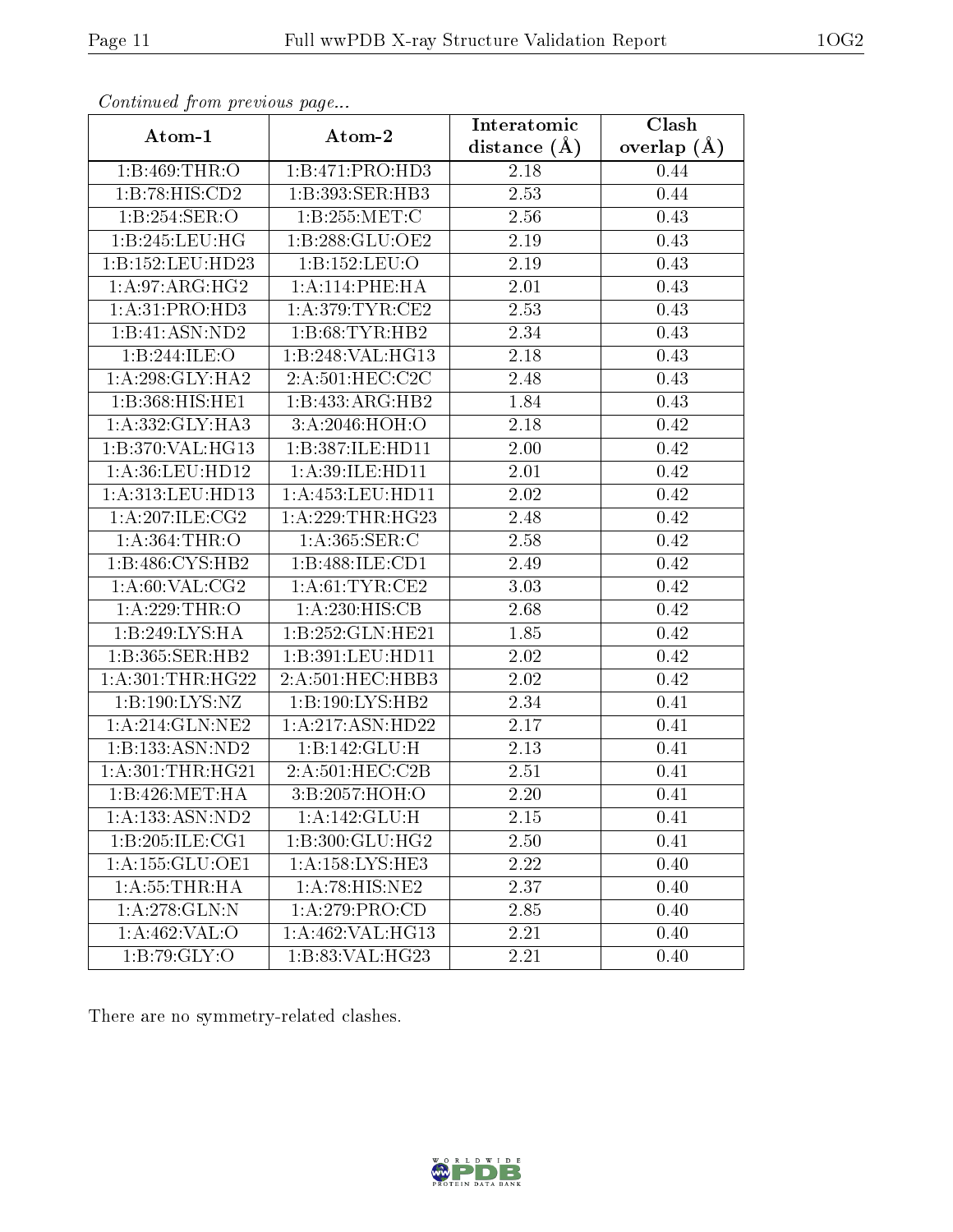### 5.3 Torsion angles (i)

#### 5.3.1 Protein backbone  $(i)$

In the following table, the Percentiles column shows the percent Ramachandran outliers of the chain as a percentile score with respect to all X-ray entries followed by that with respect to entries of similar resolution.

The Analysed column shows the number of residues for which the backbone conformation was analysed, and the total number of residues.

| Mol | Chain | Analysed                      | Favoured     | Allowed   | $\vert$ Outliers | Percentiles |
|-----|-------|-------------------------------|--------------|-----------|------------------|-------------|
|     |       | 460/475(97%)                  | $426(93\%)$  | $26(6\%)$ | $8(2\%)$         | $9 \mid 18$ |
|     |       | $460/475$ (97\%)   416 (90\%) |              | $36(8\%)$ | $8(2\%)$         | $\vert$ 18  |
| All | All   | 920/950(97%)                  | $ 842(92\%)$ | 62(7%)    | 16 $(2\%)$       |             |

All (16) Ramachandran outliers are listed below:

| Mol            | Chain              | $\operatorname{Res}% \left( \mathcal{N}\right) \equiv\operatorname{Res}(\mathcal{N}_{0})\cap\mathcal{N}_{1}$ | Type       |
|----------------|--------------------|--------------------------------------------------------------------------------------------------------------|------------|
| $\mathbf{1}$   | $\bf{A}$           | 365                                                                                                          | SER        |
| $\mathbf 1$    | $\overline{B}$     | 255                                                                                                          | <b>MET</b> |
| $\mathbf 1$    | $\overline{A}$     | 230                                                                                                          | НIS        |
| $\mathbf{1}$   | $\overline{A}$     | 380                                                                                                          | LEU        |
| $\mathbf{1}$   | B                  | 48                                                                                                           | <b>LYS</b> |
| $\mathbf{1}$   | $\overline{B}$     | 230                                                                                                          | HIS        |
| $\mathbf 1$    | B                  | 365                                                                                                          | SER        |
| $\mathbf{1}$   | $\, {\bf B}$       | 418                                                                                                          | ASN        |
| $\mathbf{1}$   | A                  | 48                                                                                                           | <b>LYS</b> |
| $\mathbf{1}$   | $\bf{A}$           | 334                                                                                                          | <b>ASN</b> |
| $\mathbf{1}$   | $\boldsymbol{B}$   | 402                                                                                                          | PRO        |
| $\mathbf{1}$   | $\bf{A}$           | 279                                                                                                          | PRO        |
| $\mathbf{1}$   | $\boldsymbol{A}$   | 463                                                                                                          | ASP        |
| $\mathbf{1}$   | B                  | 47                                                                                                           | <b>ILE</b> |
| $\mathbf{1}$   | $\overline{\rm A}$ | 280                                                                                                          | $\rm{SER}$ |
| $\overline{1}$ | Β                  | 463                                                                                                          | ASP        |

#### 5.3.2 Protein sidechains  $(i)$

In the following table, the Percentiles column shows the percent sidechain outliers of the chain as a percentile score with respect to all X-ray entries followed by that with respect to entries of similar resolution.

The Analysed column shows the number of residues for which the sidechain conformation was analysed, and the total number of residues.

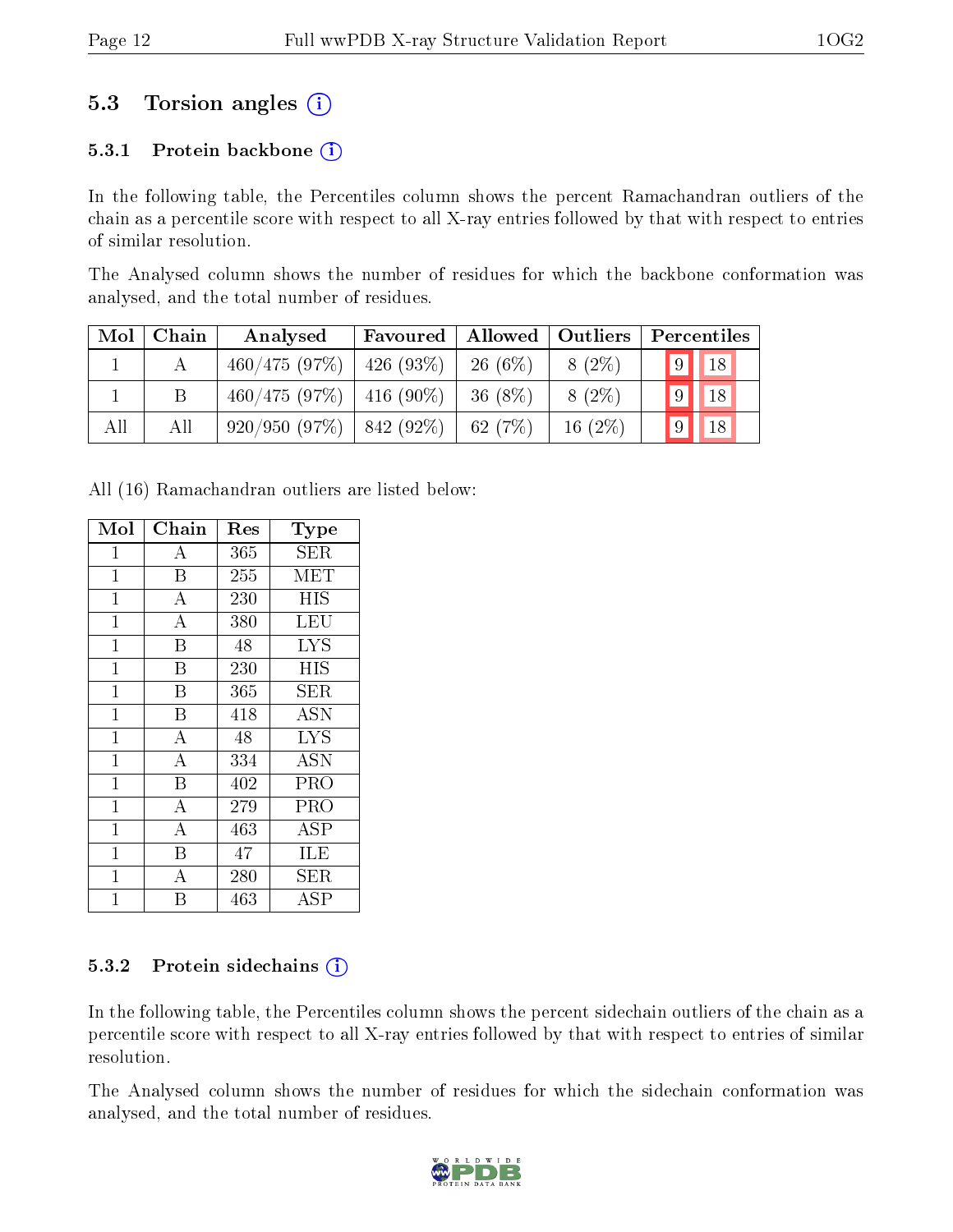| Mol | Chain | Analysed         | Rotameric   | Outliers   | Percentiles |
|-----|-------|------------------|-------------|------------|-------------|
|     |       | $416/428$ (97\%) | 378 (91\%)  | $38(9\%)$  | $9$   18    |
|     |       | $416/428$ (97\%) | $378(91\%)$ | 38 $(9\%)$ | 18          |
| All | All   | $832/856$ (97\%) | 756 (91\%)  | 76 (9%)    | 18<br> 9    |

All (76) residues with a non-rotameric sidechain are listed below:

| Mol            | ${\bf Chain}$                                                           | Res              | $_{\rm Type}$             |
|----------------|-------------------------------------------------------------------------|------------------|---------------------------|
| $\overline{1}$ | $\overline{A}$                                                          | $\overline{34}$  | <b>THR</b>                |
| $\mathbf{1}$   | $\overline{A}$                                                          | $43\,$           | LEU                       |
| $\overline{1}$ | $\overline{A}$                                                          | $\overline{45}$  | ILE                       |
| $\overline{1}$ | $\overline{A}$                                                          | 48               | $\overline{\rm LYS}$      |
| $\overline{1}$ | $\overline{A}$                                                          | $\overline{50}$  | <b>ILE</b>                |
| $\overline{1}$ | $\overline{A}$                                                          | $59\,$           | $\overline{\text{LYS}}$   |
| $\mathbf{1}$   | $\frac{\overline{A}}{\overline{A}}$                                     | 84               | $\overline{\text{LYS}}$   |
| $\overline{1}$ |                                                                         | $\overline{108}$ | $\overline{\rm ARG}$      |
| $\overline{1}$ |                                                                         | 118              | $\overline{\text{LYS}}$   |
| $\overline{1}$ | $\frac{\overline{A}}{\overline{A}}$                                     | $\overline{121}$ | $\overline{\text{LYS}}$   |
| $\overline{1}$ |                                                                         | 139              | $\overline{\rm ARG}$      |
| $\mathbf{1}$   | $\frac{\overline{A}}{\overline{A}}$                                     | 152              | LEU                       |
| $\overline{1}$ |                                                                         | 164              | $\overline{\text{CYS}}$   |
| $\overline{1}$ | $\frac{\overline{A}}{\overline{A}}$ $\frac{\overline{A}}{\overline{A}}$ | $\overline{170}$ | LEU                       |
| $\overline{1}$ |                                                                         | 190              | $\underline{IYS}$         |
| $\overline{1}$ |                                                                         | $\overline{200}$ | $\overline{\text{LYS}}$   |
| $\overline{1}$ |                                                                         | $\overline{203}$ | $\overline{{\rm GLU}}$    |
| $\overline{1}$ | $\overline{A}$                                                          | $\overline{204}$ | $\overline{\text{ASN}}$   |
| $\overline{1}$ | $\overline{A}$                                                          | $\overline{212}$ | TRP                       |
| $\overline{1}$ | $\overline{A}$                                                          | $\overline{230}$ | $\overline{\mathrm{HIS}}$ |
| $\overline{1}$ | $\overline{A}$                                                          | 245              | $\overline{\text{LEU}}$   |
| $\overline{1}$ | $\overline{A}$                                                          | 248              | $\overline{\text{VAL}}$   |
| $\overline{1}$ |                                                                         | 255              | $\overline{\text{MET}}$   |
| $\overline{1}$ | $\frac{\overline{A}}{\overline{A}}$                                     | 268              | LEU                       |
| $\overline{1}$ | $\overline{A}$                                                          | $\overline{272}$ | $\overline{\text{GLU}}$   |
| $\mathbf{1}$   | $\overline{A}$                                                          | 275              | $\overline{\text{LYS}}$   |
| $\overline{1}$ | $\frac{\overline{A}}{\overline{A}}$                                     | 281              | $\overline{\text{GLU}}$   |
| $\bf{1}$       |                                                                         | 308              | <b>TYR</b>                |
| $\overline{1}$ | $\overline{\rm A}$                                                      | 318              | $\overline{\text{GLU}}$   |
| $\mathbf 1$    | A                                                                       | 333              | ${\rm ARG}$               |
| $\mathbf 1$    | A                                                                       | 361              | <b>LEU</b>                |
| $\mathbf 1$    | $\overline{A}$                                                          | 366              | <b>LEU</b>                |
| $\mathbf 1$    | $\overline{\rm A}$                                                      | 377              | $\rm{ARG}$                |
| $\mathbf{1}$   | $\overline{A}$                                                          | 398              | $\overline{\mathrm{ASN}}$ |
| $\mathbf 1$    | $\overline{\rm A}$                                                      | 461              | $\overline{\text{LEU}}$   |

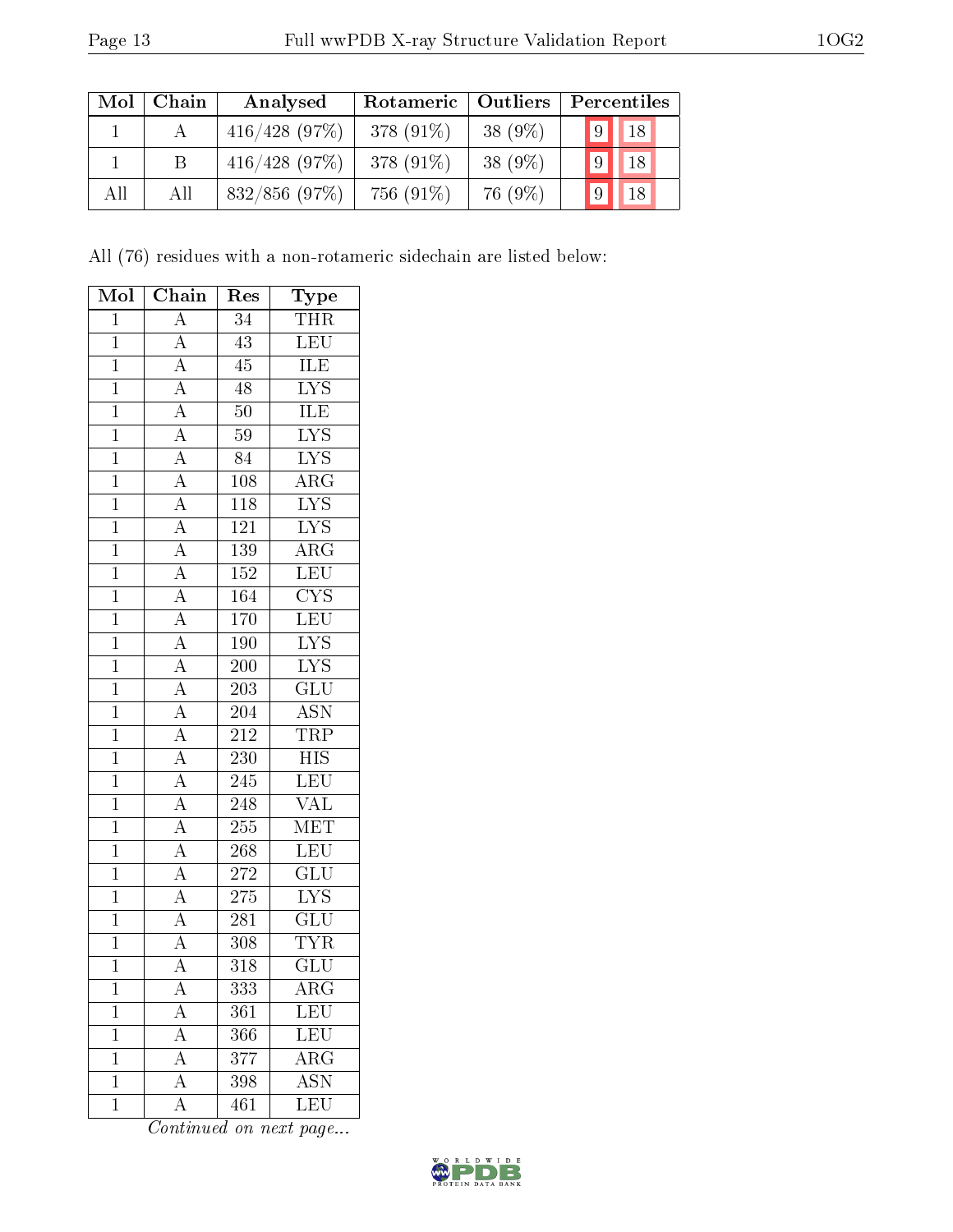| Mol            | $\overline{\text{C}}$ hain | $\operatorname{Res}% \left( \mathcal{N}\right) \equiv\operatorname{Res}(\mathcal{N}_{0})\left( \mathcal{N}_{0}\right) ^{2}$ | Type                      |
|----------------|----------------------------|-----------------------------------------------------------------------------------------------------------------------------|---------------------------|
| $\overline{1}$ | $\overline{\rm A}$         | 462                                                                                                                         | $\overline{\text{VAL}}$   |
| $\mathbf{1}$   | $\overline{A}$             | 465                                                                                                                         | $\overline{\text{LYS}}$   |
| $\mathbf{1}$   | $\overline{A}$             | 468                                                                                                                         | $\overline{\text{ASP}}$   |
| $\mathbf 1$    | Β                          | 34                                                                                                                          | <b>THR</b>                |
| $\mathbf{1}$   | $\overline{\mathrm{B}}$    | $\overline{43}$                                                                                                             | <b>LEU</b>                |
| $\mathbf{1}$   | B                          | 44                                                                                                                          | <b>GLN</b>                |
| $\overline{1}$ | $\overline{\mathrm{B}}$    | $50\,$                                                                                                                      | ILE                       |
| $\mathbf{1}$   | $\overline{\mathrm{B}}$    | $\overline{51}$                                                                                                             | $\overline{\text{SER}}$   |
| $\mathbf{1}$   | $\overline{\mathrm{B}}$    | $52\,$                                                                                                                      | <b>LYS</b>                |
| $\mathbf{1}$   | $\overline{\mathrm{B}}$    | 59                                                                                                                          | $\overline{\text{LYS}}$   |
| $\overline{1}$ | B                          | 60                                                                                                                          | VAL                       |
| $\overline{1}$ | $\overline{\mathrm{B}}$    | 87                                                                                                                          | $\overline{\text{LEU}}$   |
| $\overline{1}$ | $\overline{\mathrm{B}}$    | 99                                                                                                                          | ILE                       |
| $\mathbf{1}$   | $\overline{\mathrm{B}}$    | 102                                                                                                                         | <b>LEU</b>                |
| $\mathbf 1$    | $\overline{\mathrm{B}}$    | 108                                                                                                                         | $\overline{\rm ARG}$      |
| $\overline{1}$ | $\overline{\mathrm{B}}$    | 118                                                                                                                         | <b>LYS</b>                |
| $\overline{1}$ | $\overline{\mathrm{B}}$    | 125                                                                                                                         | $\overline{\rm{ARG}}$     |
| $\mathbf{1}$   | $\overline{\text{B}}$      | 139                                                                                                                         | ARG                       |
| $\mathbf{1}$   | $\overline{\mathbf{B}}$    | 150                                                                                                                         | $\rm{ARG}$                |
| $\mathbf{1}$   | $\overline{\mathrm{B}}$    | 157                                                                                                                         | $\overline{\text{ARG}}$   |
| $\mathbf{1}$   | $\overline{\mathrm{B}}$    | <sup>164</sup>                                                                                                              | $\overline{\text{CYS}}$   |
| $\overline{1}$ | $\overline{\mathrm{B}}$    | 170                                                                                                                         | LEU                       |
| $\mathbf{1}$   | Β                          | 185                                                                                                                         | ${\rm LYS}$               |
| $\mathbf 1$    | $\overline{\mathrm{B}}$    | 200                                                                                                                         | $\overline{\rm LYS}$      |
| $\mathbf{1}$   | $\overline{\mathrm{B}}$    | 206                                                                                                                         | GLU                       |
| $\overline{1}$ | $\overline{\mathrm{B}}$    | 230                                                                                                                         | <b>HIS</b>                |
| $\mathbf{1}$   | $\overline{\mathrm{B}}$    | 245                                                                                                                         | LEU                       |
| $\mathbf 1$    | $\overline{\mathrm{B}}$    | 255                                                                                                                         | MET                       |
| $\mathbf 1$    | Β                          | 268                                                                                                                         | LEU                       |
| $\mathbf 1$    | B                          | 276                                                                                                                         | $\overline{\mathrm{HIS}}$ |
| $\overline{1}$ | Β                          | 281                                                                                                                         | GLU                       |
| $\overline{1}$ | $\overline{\mathrm{B}}$    | 300                                                                                                                         | GLU                       |
| $\mathbf{1}$   | $\overline{\mathrm{B}}$    | 308                                                                                                                         | <b>TYR</b>                |
| $\mathbf 1$    | $\overline{\mathrm{B}}$    | 333                                                                                                                         | $\overline{\rm{ARG}}$     |
| $\mathbf{1}$   | $\overline{\rm B}$         | 335                                                                                                                         | $\rm{ARG}$                |
| $\mathbf 1$    | $\overline{\mathrm{B}}$    | 365                                                                                                                         | $\overline{\text{SER}}$   |
| $\mathbf 1$    | $\overline{\mathrm{B}}$    | 377                                                                                                                         | ARG                       |
| $\mathbf 1$    | $\overline{\mathbf{B}}$    | 395                                                                                                                         | LEU                       |
| $\mathbf{1}$   | $\overline{\mathrm{B}}$    | 418                                                                                                                         | $\overline{\mathrm{ASN}}$ |
| $\mathbf 1$    | B                          | 461                                                                                                                         | LEU                       |
| $\overline{1}$ | $\overline{\mathrm{B}}$    | 463                                                                                                                         | $\overline{\text{ASP}}$   |

Some sidechains can be flipped to improve hydrogen bonding and reduce clashes. All (34) such

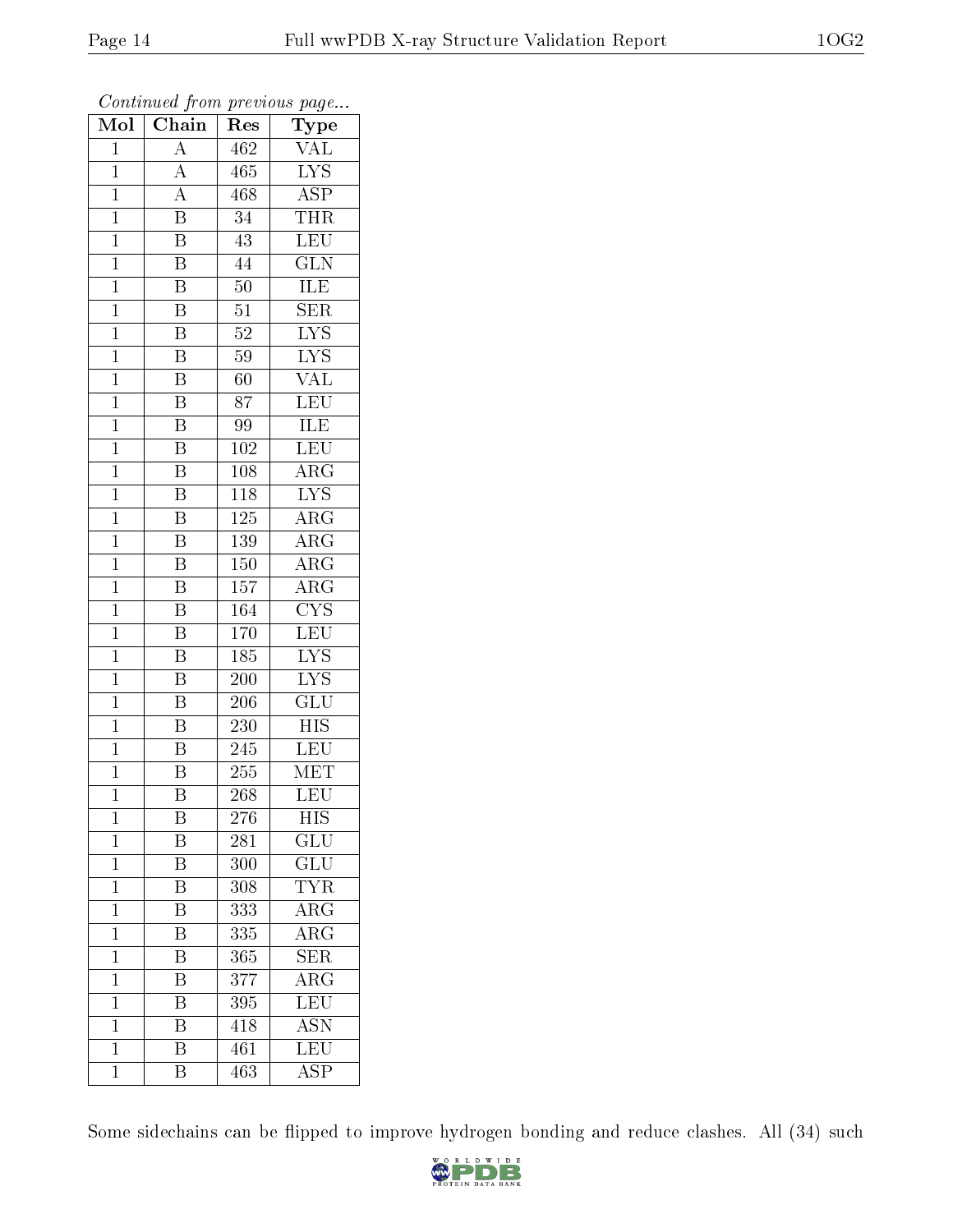sidechains are listed below:

| Mol            | $\overline{\text{Chain}}$ | Res               | Type                      |
|----------------|---------------------------|-------------------|---------------------------|
| $\overline{1}$ | $\overline{\rm A}$        | $\overline{41}$   | $\overline{ASN}$          |
| $\mathbf{1}$   | $\overline{\rm A}$        | $\overline{44}$   | $\overline{\text{GLN}}$   |
| $\overline{1}$ | $\overline{\rm A}$        | $\overline{133}$  | <b>ASN</b>                |
| $\overline{1}$ | $\overline{A}$            | 184               | <b>HIS</b>                |
| $\mathbf{1}$   | $\overline{A}$            | 196               | <b>ASN</b>                |
| $\overline{1}$ | $\overline{A}$            | $\overline{202}$  | <b>ASN</b>                |
| $\mathbf{1}$   | $\overline{A}$            | 204               | $\overline{\mathrm{ASN}}$ |
| $\overline{1}$ | $\overline{\rm A}$        | $\overline{214}$  | $\overline{\text{GLN}}$   |
| $\mathbf 1$    | $\overline{\rm A}$        | $\overline{23}0$  | <b>HIS</b>                |
| $\mathbf{1}$   | $\overline{A}$            | $\overline{236}$  | $\overline{\text{ASN}}$   |
| $\overline{1}$ | $\overline{A}$            | $\overline{252}$  | $\overline{\text{GLN}}$   |
| $\mathbf{1}$   | $\overline{A}$            | 289               | <b>ASN</b>                |
| $\overline{1}$ | $\overline{A}$            | $\overline{324}$  | $\overline{\text{GLN}}$   |
| $\overline{1}$ | $\overline{A}$            | 378               | $\overline{\mathrm{ASN}}$ |
| $\mathbf{1}$   | $\overline{A}$            | $4\overline{11}$  | $\overline{\mathrm{HIS}}$ |
| $\overline{1}$ | $\overline{\rm A}$        | 454               | $\overline{\text{GLN}}$   |
| $\mathbf{1}$   | $\overline{\rm A}$        | $\overline{474}$  | $\overline{\mathrm{ASN}}$ |
| $\mathbf{1}$   | $\overline{\mathrm{B}}$   | $\overline{41}$   | $\overline{\text{ASN}}$   |
| $\mathbf{1}$   | $\overline{\mathrm{B}}$   | $\overline{107}$  | <b>ASN</b>                |
| $\overline{1}$ | $\overline{\mathrm{B}}$   | $\overline{133}$  | $\overline{\mathrm{ASN}}$ |
| $\mathbf 1$    | $\overline{\mathrm{B}}$   | 184               | <b>HIS</b>                |
| $\overline{1}$ | $\overline{\mathrm{B}}$   | 196               | $\overline{\mathrm{ASN}}$ |
| $\mathbf{1}$   | $\overline{\mathrm{B}}$   | $\overline{202}$  | <b>ASN</b>                |
| $\overline{1}$ | $\overline{\mathrm{B}}$   | $\overline{204}$  | $\overline{\text{ASN}}$   |
| $\overline{1}$ | $\overline{\mathrm{B}}$   | 230               | $\overline{\mathrm{HIS}}$ |
| $\mathbf 1$    | $\overline{\mathrm{B}}$   | $\overline{236}$  | <b>ASN</b>                |
| $\overline{1}$ | $\overline{\mathrm{B}}$   | $\overline{252}$  | $\overline{\text{GLN}}$   |
| $\overline{1}$ | $\overline{\mathrm{B}}$   | 259               | $\overline{\text{ASN}}$   |
| $\mathbf 1$    | $\overline{\mathrm{B}}$   | 289               | $\overline{\mathrm{ASN}}$ |
| $\overline{1}$ | $\overline{\mathrm{B}}$   | 324               | $\overline{\text{GLN}}$   |
| $\mathbf{1}$   | $\overline{\mathrm{B}}$   | 353               | $\overline{HIS}$          |
| $\mathbf{1}$   | $\overline{\mathrm{B}}$   | 378               | <b>ASN</b>                |
| $\mathbf{1}$   | $\boldsymbol{B}$          | 454               | $\overline{\text{GLN}}$   |
| $\mathbf 1$    | $\overline{\mathrm{B}}$   | $\overline{47}$ 4 | <b>ASN</b>                |

#### 5.3.3 RNA (1)

There are no RNA molecules in this entry.

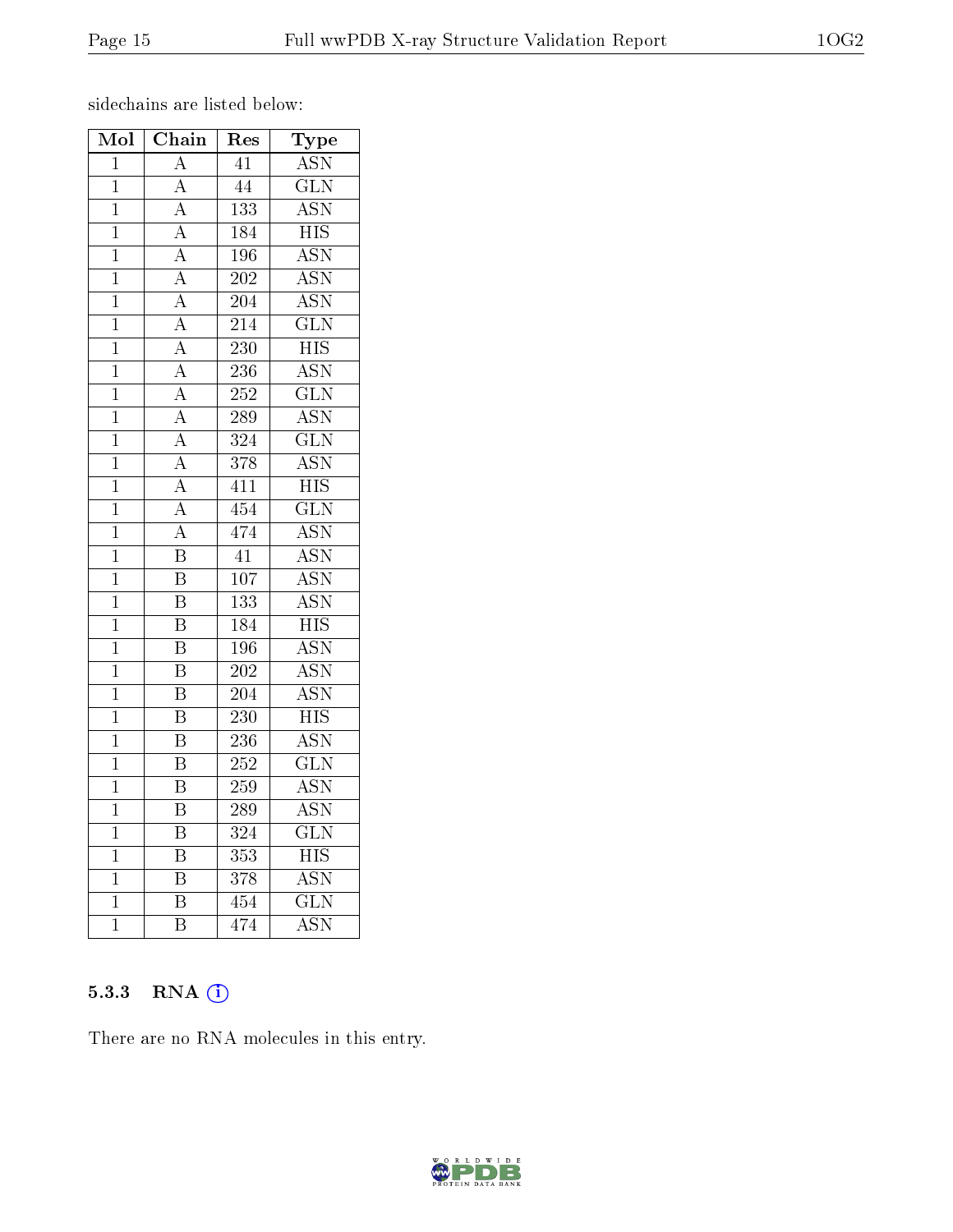#### 5.4 Non-standard residues in protein, DNA, RNA chains (i)

There are no non-standard protein/DNA/RNA residues in this entry.

#### 5.5 Carbohydrates  $(i)$

There are no carbohydrates in this entry.

#### 5.6 Ligand geometry  $(i)$

2 ligands are modelled in this entry.

In the following table, the Counts columns list the number of bonds (or angles) for which Mogul statistics could be retrieved, the number of bonds (or angles) that are observed in the model and the number of bonds (or angles) that are dened in the Chemical Component Dictionary. The Link column lists molecule types, if any, to which the group is linked. The Z score for a bond length (or angle) is the number of standard deviations the observed value is removed from the expected value. A bond length (or angle) with  $|Z| > 2$  is considered an outlier worth inspection. RMSZ is the root-mean-square of all Z scores of the bond lengths (or angles).

| Mol |            | Chain |     | Link |          | Bond lengths |             |          | Bond angles |             |
|-----|------------|-------|-----|------|----------|--------------|-------------|----------|-------------|-------------|
|     | Type       |       | Res |      | Counts   | RMSZ         | # $ Z  > 2$ | Counts   | RMSZ        | # $ Z  > 2$ |
|     | <b>HEC</b> |       | 501 |      | 26,50,50 | 2.38         | $ 42\%$     | 18,82,82 | 1.87        | (6 (33%)    |
|     | <b>HEC</b> |       | 501 | 1.3  | 26,50,50 | 2.35         | $9(34\%)$   | 18,82,82 | 2.49        | $8(44\%)$   |

In the following table, the Chirals column lists the number of chiral outliers, the number of chiral centers analysed, the number of these observed in the model and the number defined in the Chemical Component Dictionary. Similar counts are reported in the Torsion and Rings columns. '-' means no outliers of that kind were identified.

| Mol |            |     | Type   Chain   Res   Link   Chirals | <b>Torsions</b> | Rings  |
|-----|------------|-----|-------------------------------------|-----------------|--------|
|     | <b>HEC</b> | 501 | <b>Contract Contract</b>            | 2/6/54/54       |        |
|     | <b>HEC</b> | 501 | <b>Contract Contract</b>            | 2/6/54/54       | $\sim$ |

All (20) bond length outliers are listed below:

| Mol            | Chain | Res | Type       | Atoms     | $\mathbf{Z}$ | Observed $(A)$ | $Ideal(\AA)$ |
|----------------|-------|-----|------------|-----------|--------------|----------------|--------------|
| $\overline{2}$ | А     | 501 | HEC.       | $C3C-C2C$ | 6.38         | 1.47           | 1.40         |
| $\overline{2}$ | B     | 501 | <b>HEC</b> | $C3C-C2C$ | 5.94         | 1.46           | 1.40         |
| 2              | B     | 501 | <b>HEC</b> | $C3B-C2B$ | 5.48         | 1.46           | 1.40         |
|                |       | 501 | <b>HEC</b> | $C3B-C2B$ | 5.48         | 1.46           | 1.40         |
| 2              | А     | 501 | <b>HEC</b> | $C2A-C3A$ | 3.61         | 1.48           | 1.37         |
| $\overline{2}$ | B     | 501 | <b>HEC</b> | $C2A-C3A$ | 3.40         | 1.47           | 1.37         |

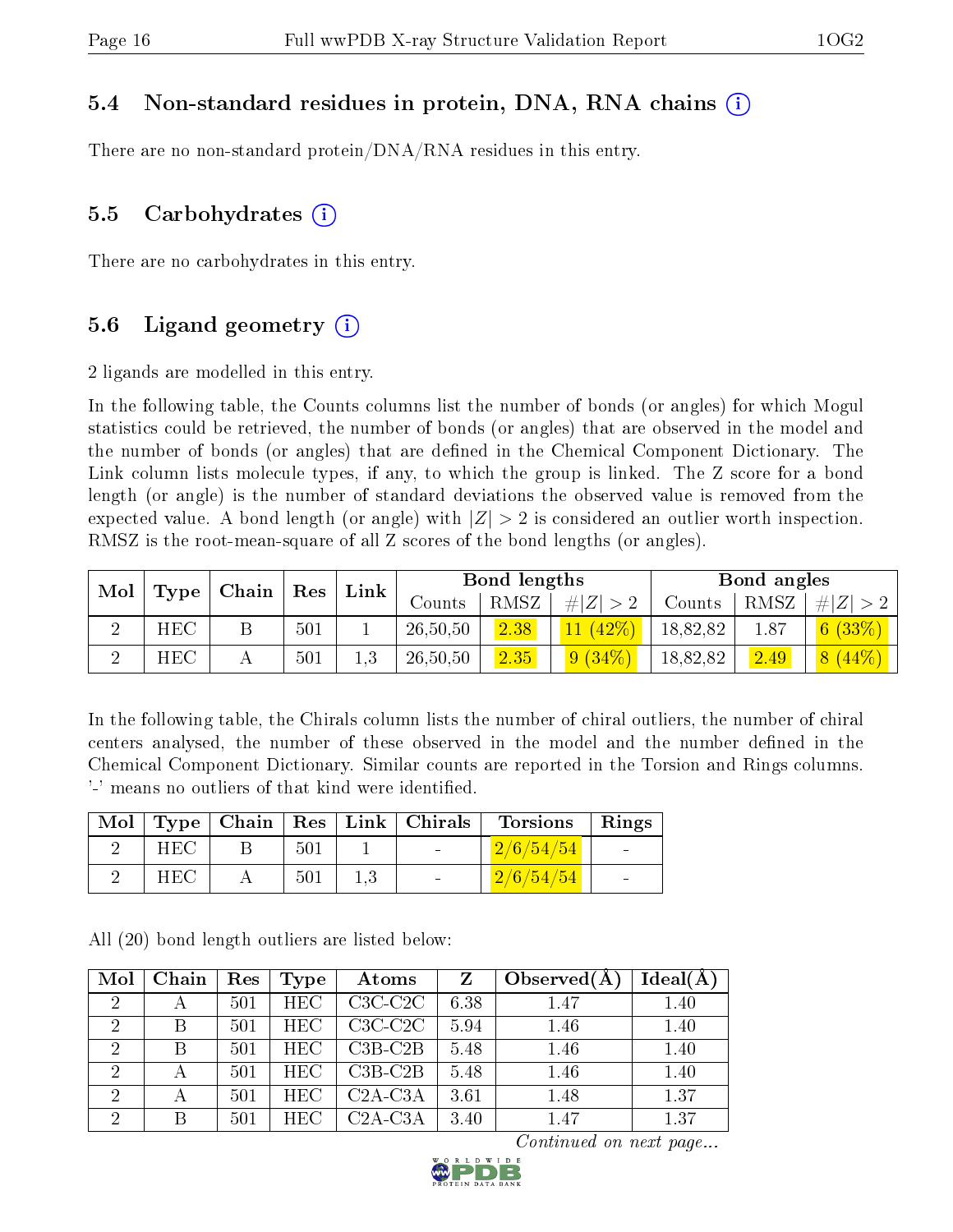| Mol            | Chain | Res | <b>Type</b> | Atoms     | Z       | Observed $(A)$ | Ideal(A) |
|----------------|-------|-----|-------------|-----------|---------|----------------|----------|
| $\overline{2}$ | А     | 501 | <b>HEC</b>  | $C4A-C3A$ | 3.34    | 1.50           | 1.42     |
| $\overline{2}$ | B     | 501 | <b>HEC</b>  | $C3B-C4B$ | 2.93    | 1.48           | 1.43     |
| $\overline{2}$ | А     | 501 | HEC         | $C3B-C4B$ | 2.88    | 1.48           | 1.43     |
| $\overline{2}$ | B     | 501 | HEC         | $C3D-C2D$ | 2.83    | 1.46           | 1.37     |
| $\overline{2}$ | B     | 501 | HEC         | $C4A-C3A$ | 2.71    | 1.48           | 1.42     |
| $\overline{2}$ | B     | 501 | HEC         | $C3C-C4C$ | 2.71    | 1.48           | 1.43     |
| $\overline{2}$ | А     | 501 | <b>HEC</b>  | $CAA-C2A$ | $-2.67$ | 1.47           | 1.52     |
| $\overline{2}$ | B     | 501 | <b>HEC</b>  | $CAA-C2A$ | $-2.61$ | 1.47           | 1.52     |
| $\overline{2}$ | А     | 501 | <b>HEC</b>  | $C1C-CHC$ | 2.46    | 1.47           | 1.41     |
| $\overline{2}$ | B     | 501 | HEC         | $C1B-CHB$ | 2.43    | 1.47           | 1.41     |
| $\overline{2}$ | А     | 501 | <b>HEC</b>  | $C1B-CHB$ | 2.18    | 1.47           | 1.41     |
| $\overline{2}$ | B     | 501 | HEC         | $C1A-C2A$ | 2.12    | 1.47           | 1.42     |
| $\overline{2}$ | B     | 501 | HEC         | $C4D-ND$  | 2.07    | 1.40           | 1.36     |
| $\overline{2}$ | А     | 501 | HEC         | $C3D-C2D$ | 2.03    | 1.43           | 1.37     |

Continued from previous page...

All (14) bond angle outliers are listed below:

| Mol            | Chain          | Res | <b>Type</b> | Atoms                 | Z       | Observed $(°)$ | Ideal (°) |
|----------------|----------------|-----|-------------|-----------------------|---------|----------------|-----------|
| $\overline{2}$ | A              | 501 | HEC         | $C1D-C2D-C3D$         | $-4.42$ | 103.92         | 107.00    |
| $\overline{2}$ | B              | 501 | HEC         | $C1D-C2D-C3D$         | $-3.89$ | 104.29         | 107.00    |
| $\overline{2}$ | А              | 501 | HEC         | CBA-CAA-C2A           | 3.69    | 119.28         | 112.48    |
| $\overline{2}$ | $\overline{A}$ | 501 | <b>HEC</b>  | $CMC-C2C-C3C$         | 3.54    | 129.98         | 125.82    |
| $\overline{2}$ | А              | 501 | <b>HEC</b>  | $CMD$ - $C2D$ - $C1D$ | 3.53    | 133.89         | 128.46    |
| $\overline{2}$ | А              | 501 | <b>HEC</b>  | CAD-CBD-CGD           | 3.52    | 118.58         | 112.67    |
| $\overline{2}$ | А              | 501 | HEC         | CBD-CAD-C3D           | 3.24    | 118.45         | 112.49    |
| $\overline{2}$ | B              | 501 | <b>HEC</b>  | CAD-CBD-CGD           | 2.99    | 117.69         | 112.67    |
| $\overline{2}$ | А              | 501 | <b>HEC</b>  | CMA-C3A-C2A           | 2.76    | 130.15         | 124.94    |
| $\overline{2}$ | А              | 501 | <b>HEC</b>  | CAA-C2A-C3A           | 2.73    | 135.09         | 127.25    |
| $\overline{2}$ | B              | 501 | <b>HEC</b>  | $CMB-C2B-C3B$         | 2.69    | 128.98         | 125.82    |
| $\overline{2}$ | B              | 501 | <b>HEC</b>  | $C4C-C3C-C2C$         | $-2.31$ | 103.86         | 106.35    |
| $\overline{2}$ | B              | 501 | <b>HEC</b>  | $CMC-C2C-C3C$         | 2.12    | 128.31         | 125.82    |
| $\overline{2}$ | В              | 501 | HEC         | C3C-C4C-NC            | 2.06    | 114.83         | 110.94    |

There are no chirality outliers.

All (4) torsion outliers are listed below:

|          | $Mol$   Chain | Res | Type | Atoms             |
|----------|---------------|-----|------|-------------------|
| $\cdot$  |               | 501 | HEC. | $C1A-C2A-CAA-CBA$ |
| $\Omega$ |               | 501 | HEC. | C1A-C2A-CAA-CBA   |
|          |               | 501 | HEC. | $C3A-C2A-CAA-CBA$ |
|          |               | 501 | HEC. | $C3A-C2A-CAA-CBA$ |

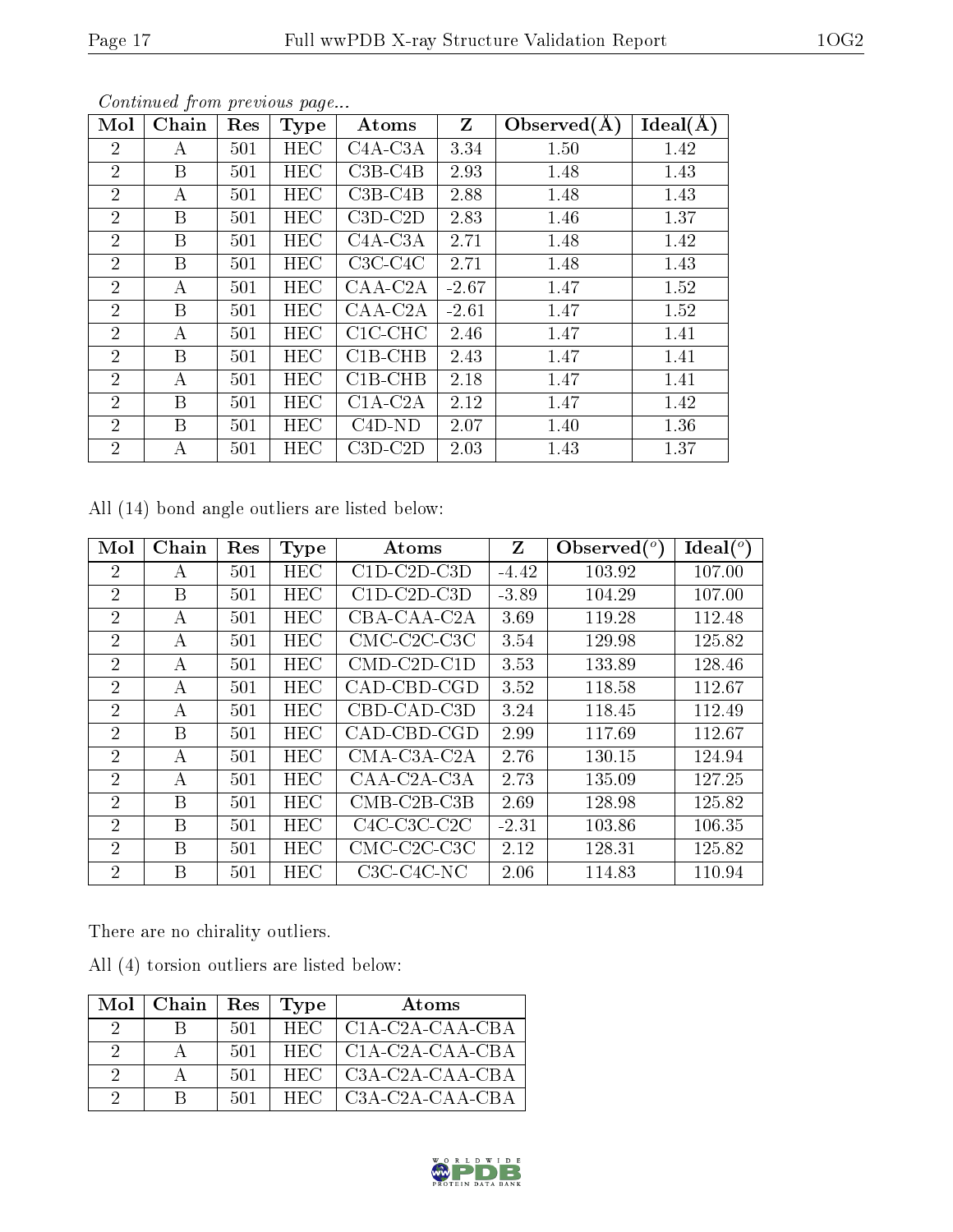There are no ring outliers.

2 monomers are involved in 11 short contacts:

| Mol |  |       | Chain   Res   Type   Clashes   Symm-Clashes |
|-----|--|-------|---------------------------------------------|
|     |  | H H.C |                                             |
|     |  |       |                                             |

The following is a two-dimensional graphical depiction of Mogul quality analysis of bond lengths, bond angles, torsion angles, and ring geometry for all instances of the Ligand of Interest. In addition, ligands with molecular weight > 250 and outliers as shown on the validation Tables will also be included. For torsion angles, if less then 5% of the Mogul distribution of torsion angles is within 10 degrees of the torsion angle in question, then that torsion angle is considered an outlier. Any bond that is central to one or more torsion angles identified as an outlier by Mogul will be highlighted in the graph. For rings, the root-mean-square deviation (RMSD) between the ring in question and similar rings identified by Mogul is calculated over all ring torsion angles. If the average RMSD is greater than 60 degrees and the minimal RMSD between the ring in question and any Mogul-identified rings is also greater than 60 degrees, then that ring is considered an outlier. The outliers are highlighted in purple. The color gray indicates Mogul did not find sufficient equivalents in the CSD to analyse the geometry.

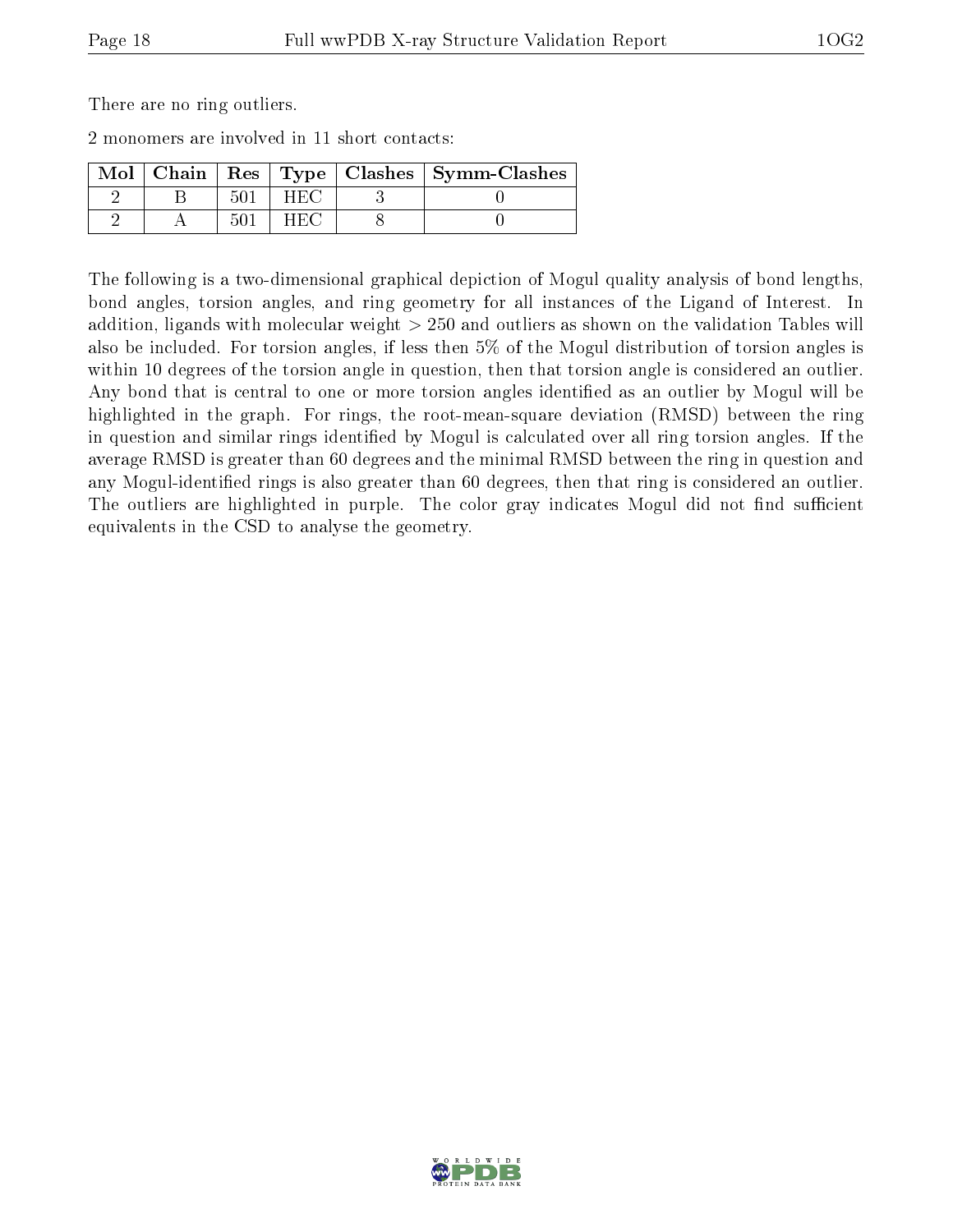

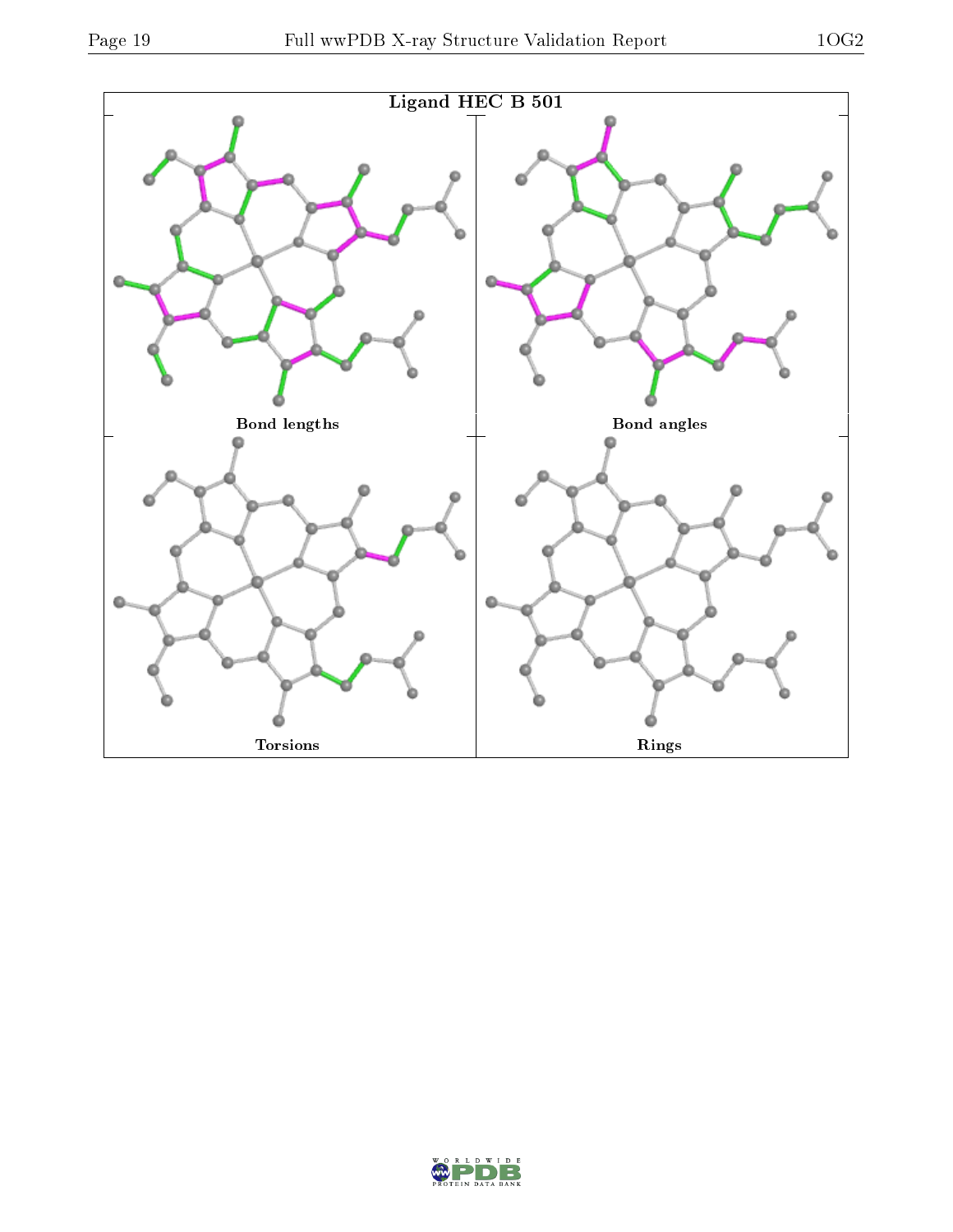

### 5.7 [O](https://www.wwpdb.org/validation/2017/XrayValidationReportHelp#nonstandard_residues_and_ligands)ther polymers (i)

There are no such residues in this entry.

### 5.8 Polymer linkage issues (i)

There are no chain breaks in this entry.